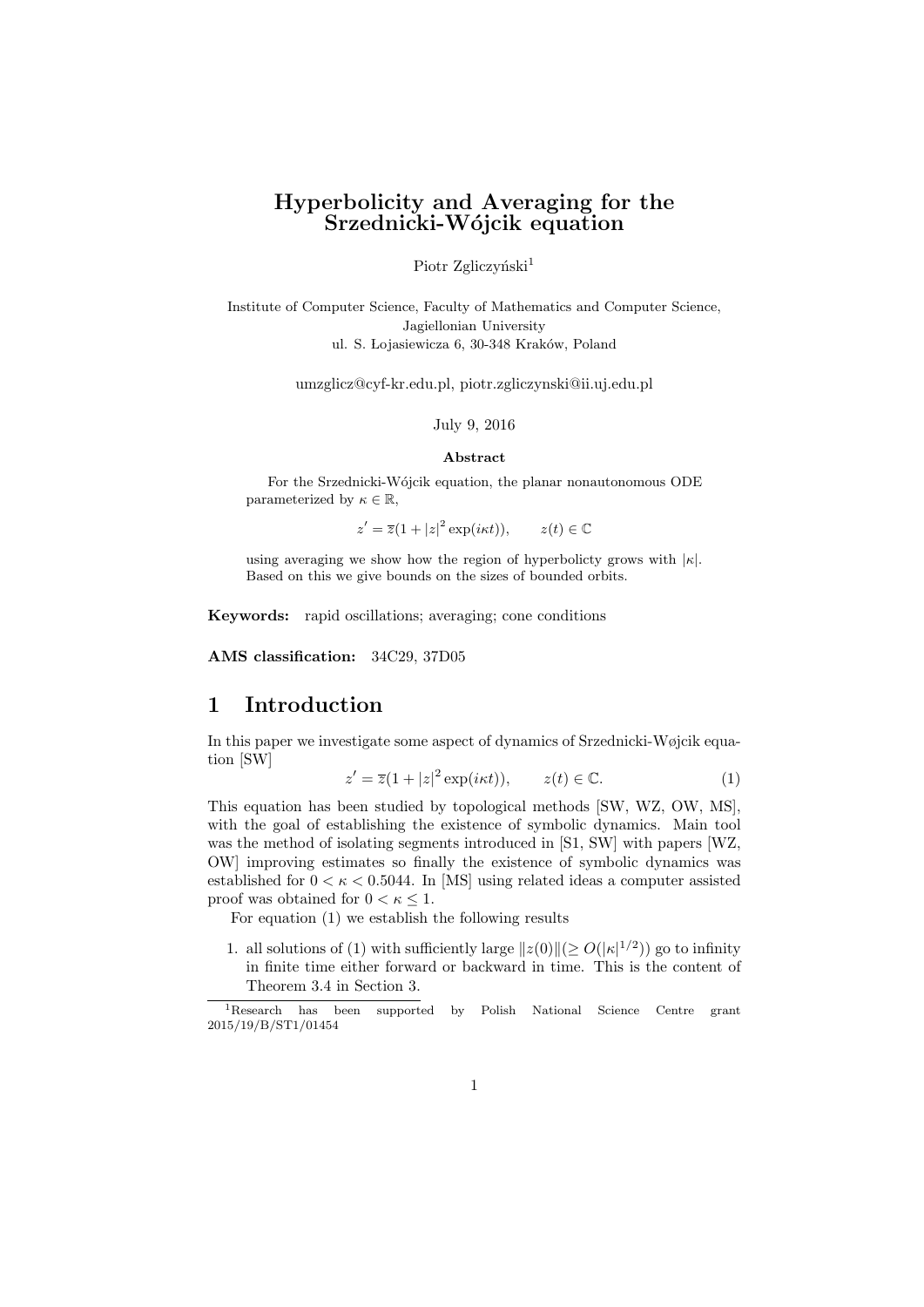- 2. in the neighborhood of 0 there is a hyperbolic region for the dynamics induced by (1), which contains a ball of size  $O(|\kappa|^{1/4})$  i.e. it grows with *|κ|*. This is a consequence of Theorem 3.14 in Section 3.
- 3. we give a lower bound  $O(|\kappa|^{1/4})$  and an upper bound  $O(|\kappa|^{1/2})$  of the norm for any bounded nonzero orbits. This is discussed in Section 3.6.

Items 2 and 3 depend on developing explicit estimates for the difference between solutions of

$$
z' = \overline{z} \tag{2}
$$

and (1), and also for the solutions of corresponding variational equations on large domains.

We treat  $(1)$  as the perturbation of problem  $(2)$ . Since  $(1)$  is not a small perturbation of  $(2)$  we cannot apply to the vector fields  $(1)$  or  $(2)$  topological tools such as the isolating blocks or isolating segments originating from the Conley index theory [MM, SW], or the continuation based on the implicit function theorem. Instead we use the averaging method to obtain bounds on the difference of solutions of these systems.

Our approach to averaging differs from the dominant one [AKN97, Nei84, GH, Hale, SVM, JS, L], which following the pioneering work of ([BM, BZ]) used suitable coordinates changes to control the influence of the rapidly oscillating perturbation.

In this work we directly estimate the influence of the rapidly oscillating perturbation on the solution, as it was proposed in the PDE context by Henry [He] (who attribute this approach in the ODE context to Gikhman). We exploit the phenomenon known in the numerical analysis community [I], that fast oscillations are your friend, if one integrates them first. In this work following this advice we consider shifts along the trajectory by a small time step. It turns out that the time shift map for  $(1)$  is a small perturbation of the time shift of  $(2)$ if  $|\kappa| \to \infty$ . In literature on averaging for ODEs somewhat analogous methods can be found in [BL, Wa]. In [Wa] an idea is developed that in a suitable weak topology the averaged equation is the limit of the problem with fast oscillation with the oscillation frequency going to infinity. In a sense this observation underlines our approach.

In contrast to other works on averaging we insist on explicit estimates. In the context of (1) this requires obtaining a priori bounds on solutions, to obtain the sets on which we can compute difference between solutions of (1) and (2) based on the averaging.

The approach has been originally developed with the aim to be applicable to dissipative PDEs. We applied it to viscous Burgers equation and Navier-Stokes equations with periodic boundary conditions in paper [CyZ] and in [CMTZ] to Navier-Stokes equations and the damped-Euler equation.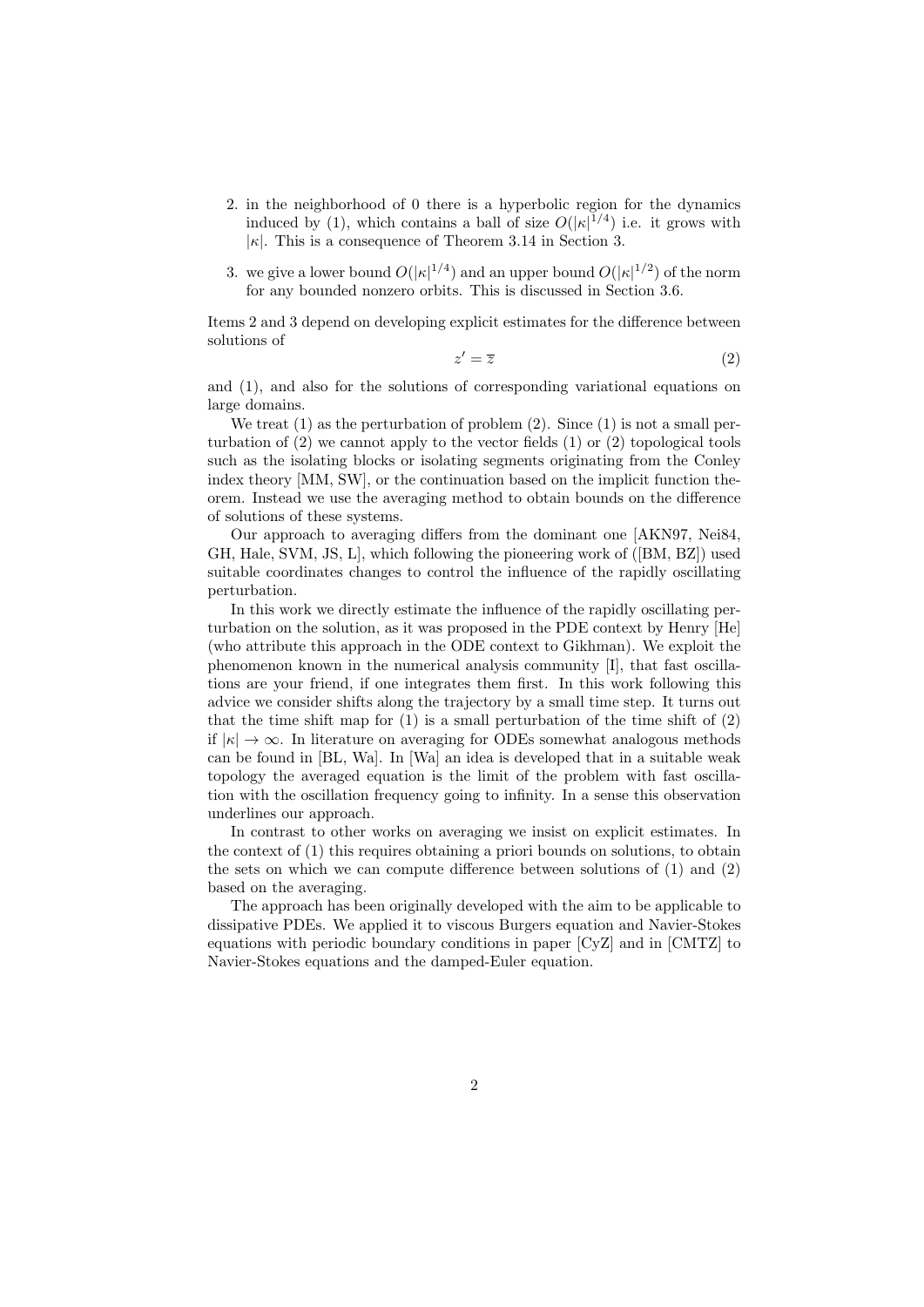### **1.1 Notation**

Consider nonautonomous ODE

$$
x'(t) = f(t, x(t)),\tag{3}
$$

where  $x \in \mathbb{R}^n$  and  $f : \mathbb{R} \times \mathbb{R}^n \to \mathbb{R}^n$  is regular enough to guarantee the uniqueness of the initial value problem  $x(t_0) = x_0$ . We set  $\varphi(t_0, t, x_0) = x(t_0 + t)$ , where  $x(t)$  is a solution of (3) with initial condition  $x(t_0) = x_0$ . Obviously in each context it will be clearly stated what is the ordinary differential equation generating  $\varphi$ . We will sometimes refer to  $\varphi$  as to the local process generated by (3).

For matrix  $U$  by  $U^t$  we will denote its transpose. For a square matrix  $U$ we will denote its spectrum by  $\text{Sp}(U) = \{ \lambda \in \mathbb{C} \mid \lambda \text{ is an eigenvalue of } U \}.$  If  $A \in \mathbb{R}^{n \times n}$  by  $\mu(A)$  we will denote its logarithmic norm, which is defined by

$$
\mu(A) = \lim_{h \to 0^+} \frac{\|I + hA\| - 1}{h}.\tag{4}
$$

For the properties of logarithmic norm and its relation with the Lipschitz constant for the flow induced by ODEs see [HNW, KZ] and literature cited there. The logarithmic norm depends on the norm used. We will always assume that we are using the euclidean norm.

For a function of several variables we will often use  $D_t f$  and  $D_z f$  to denote the partial derivatives. For example,  $D_z f(t, z) = \frac{\partial f}{\partial z}(t, z)$ .

# **2 Averaging - basic estimates**

The results from Sections 2.1 and 2.2 are also contained in [CyZ]. We include them here for the sake of making the paper reasonably self-contained.

### **2.1 Linear nonautonomous equations**

Assume that  $A : \mathbb{R} \to \mathbb{R}^{n \times n}$  is continuous and for  $k = 1, \ldots, m, v_k : \mathbb{R} \to \mathbb{R}$  are  $C^1$ ,  $g_k : \mathbb{R} \to \mathbb{R}$  are continuous.

Let us consider the following non-autonomous non-homogenous linear ODE

$$
x'(t) = A(t)x(t) + \sum_{k \in J_V} g_k(\omega_k t) v_k(t), \quad x \in \mathbb{R}^n.
$$
 (5)

The set  $J_V$  in the sum in (5) might be finite or infinite, or the sum might be an integral over some measure on  $J_V$ .

For each  $k \in J_V$  let  $G_k(t)$  be a primitive of  $g_k$ , so

$$
G'_k(t) = g_k(t). \tag{6}
$$

We will assume later that  $|G_k(t)|$ 's are bounded. This is the reflection of the oscillating nature of *gk*.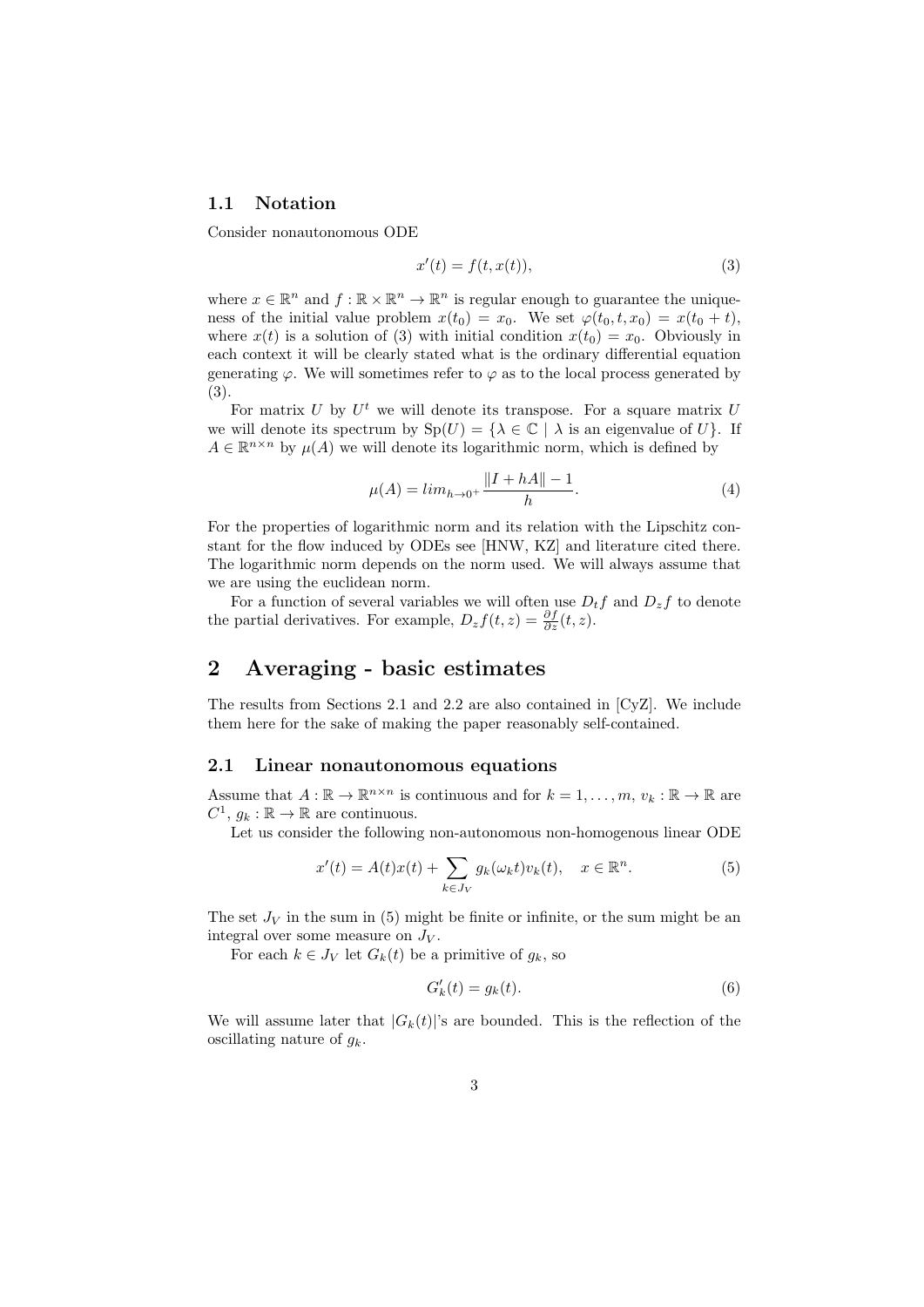Let  $M(t, t_0)$  be a fundamental matrix of solutions of the homogenous version of (5)

$$
x'(t) = A(t)x(t).
$$
\n(7)

This means that for any  $t_0 \in \mathbb{R}$  and  $x_0 \in \mathbb{R}^n$  the function  $x(t) = M(t, t_0)x_0$ solves (7) with the initial condition  $x(t_0) = x_0$ .

It is well known that *M* has the following properties

$$
M(t_0, t_0) = I, \tag{8}
$$

$$
M(t, t_0)^{-1} = M(t_0, t), \tag{9}
$$

$$
\frac{\partial}{\partial t}M(t,t_0) = A(t)M(t,t_0), \qquad (10)
$$

$$
\frac{\partial}{\partial t_0} M(t, t_0) = -M(t, t_0) A(t_0). \tag{11}
$$

The general solution of (5) is given by

$$
\varphi(t_0, t, x_0) = M(t_0 + t, t_0)x_0 + \int_0^t M(t_0 + t, t_0 + s) \sum_{k \in J_V} g_k(\omega_k(t_0 + s)) v_k(t_0 + s) ds.
$$
\n(12)

We compute the integral in the above formula as follows. Using the integration by parts and (11) we obtain for  $k \in J_V$ 

$$
I_k(t+t_0) := \int_0^t g_k(\omega_k(t_0+s))M(t_0+t,t_0+s)v_k(t_0+s)ds =
$$
\n
$$
\frac{G(\omega_k(t_0+s))}{\omega_k}M(t_0+t,t_0+s)v_k(t_0+s)\Big|_{s=0}^{s=t} +
$$
\n
$$
-\frac{1}{\omega_k} \int_0^t G_k(\omega_k(t_0+s))\frac{\partial}{\partial s}(M(t_0+t,t_0+s)v_k(t_0+s))ds =
$$
\n
$$
\frac{1}{\omega_k} (G_k(\omega_k(t_0+t))v_k(t_0+t) - G_k(\omega_k t_0)M(t_0+t,t_0)v_k(t_0)) +
$$
\n
$$
\frac{1}{\omega_k} \int_0^t G_k(\omega_k(t_0+s))M(t_0+t,t_0+s)A(t_0+s)v_k(t_0+s)ds +
$$
\n
$$
-\frac{1}{\omega_k} \int_0^t G_k(\omega_k(t_0+s))M(t_0+t,t_0+s)v_k'(t_0+s)ds
$$
\n(13)

For Galerkin projections of dissipative PDEs, while *∥A∥* will not have any uniform bound independent of the projection dimension, we expect *∥Avk∥* to be uniformly bounded.

Therefore, we have proved that for the process generated by (5) it holds that

$$
\varphi(t_0, t, x_0) = M(t_0 + t, t_0)x_0 + \sum_{k \in J_V} I_k(t + t_0).
$$
\n(14)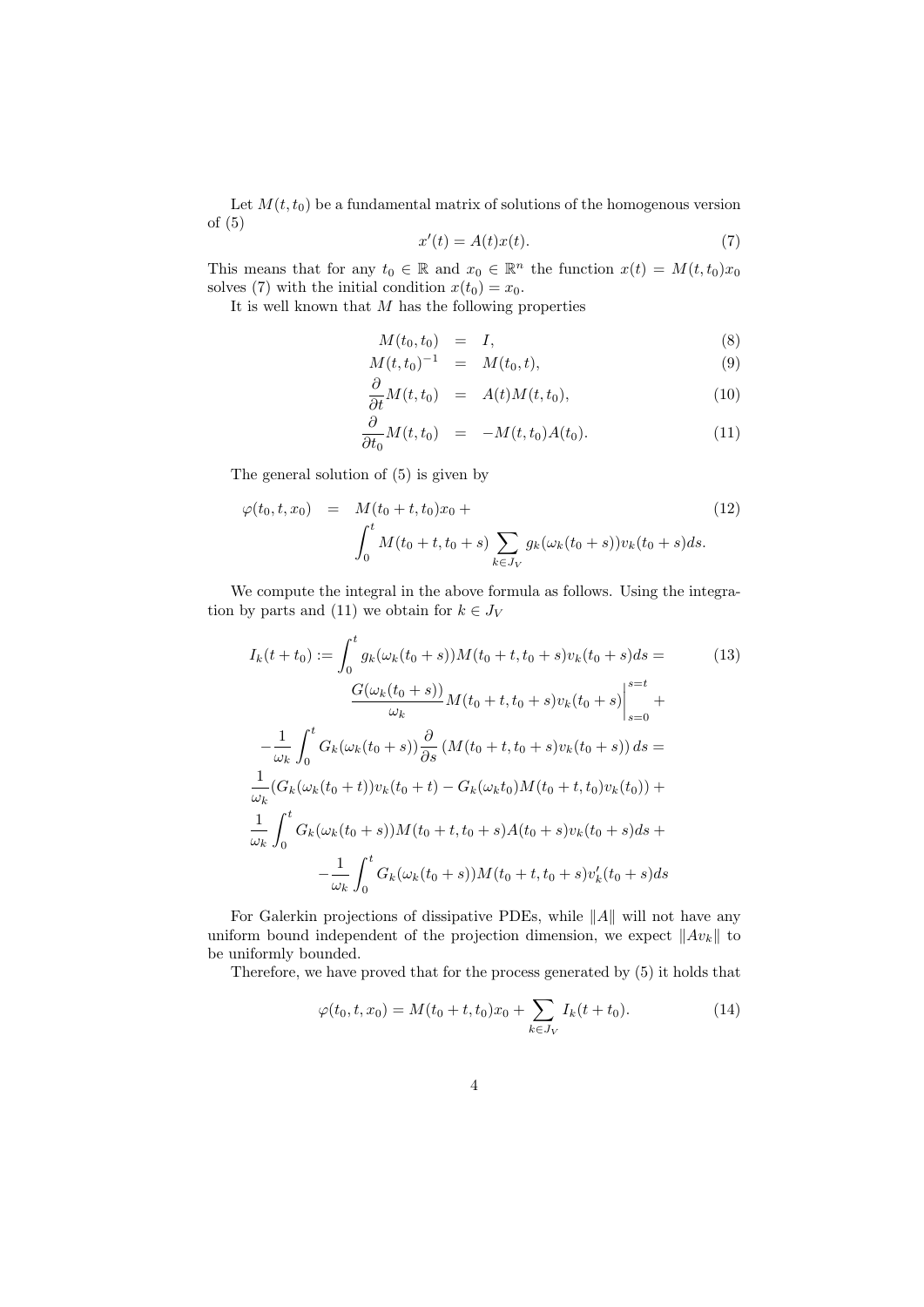# **2.2 Estimates for nonlinear problem**

Assume that  $F: \mathbb{R} \times \mathbb{R}^n \to \mathbb{R}^n$  is  $C^1$  function and for  $k = 1, \ldots, m, v_k$ :  $\mathbb{R} \times \mathbb{R}^n \to \mathbb{R}$  are  $C^1$ ,  $g_k : \mathbb{R} \to \mathbb{R}$  are continuous.

Consider problem

$$
x' = \tilde{F}(t, x) := F(t, x) + \sum_{k \in J_V} g_k(\omega_k t) v_k(t, x)
$$
\n(15)

and its oscillation-free version

$$
y' = F(t, y). \tag{16}
$$

**Lemma 2.1.** *Let*  $x : [t_0, t_0 + h] \to \mathbb{R}^n$  *and*  $y : [t_0, t_0 + h] \to \mathbb{R}^n$  *be solutions to* (15) and (16), respectively, such that  $x(t_0) = y(t_0)$ .

*Let W be a compact set, such that for any*  $t \in [0, h]$ *, the segment joining*  $x(t_0 + t)$  *and*  $y(t_0 + t)$  *is contained in W.* 

*Assume that for*  $k \in J_V$   $G'_{k}(t) = g_{k}(t)$ .

*Assume that there exist constants l*,  $C(\ldots)$  *such that for all*  $k \in J_V$  *it holds that*

$$
\sup_{t \in \mathbb{R}} \|G_k(t)\| = C(G_k), \tag{17}
$$

$$
\sup_{t \in \mathbb{R}} |g_k(t)| = C(g_k), \tag{18}
$$

$$
\sup_{z \in W, s \in [t_0, t_0 + h]} \mu(D_z F(s, z)) = l \tag{19}
$$

$$
\sup_{z \in W, s \in [t_0, t_0 + h]} \|v_k(s, z)\| = C(v_k)
$$
\n(20)

$$
\sup_{z,z_1 \in W, s \in [t_0, t_0 + h]} \|(D_z F(s, z)) v_k(s, z_1)\| = C (D_z F v_k)
$$
\n(21)

$$
\sup_{z \in W, s \in [t_0, t_0 + h]} \left\| \frac{\partial v_k}{\partial t}(s, z) \right\| = C \left( \frac{\partial v_k}{\partial t} \right)
$$
(22)

$$
\sup_{z \in W, s \in [t_0, t_0 + h]} \left\| (D_z v_k(s, z)) \tilde{F}(s, z) \right\| = C(D_z v_k \tilde{F}) \tag{23}
$$

*Assume that*

$$
\sum_{k \in J_V} C(G_k) C(v_k) < \infty \tag{24}
$$

$$
\sum_{k \in J_V} C(G_k) C(D_z F v_k) < \infty \tag{25}
$$

$$
\sum_{k \in J_V} C(G_k) C\left(\frac{\partial v_k}{\partial t}\right) < \infty \tag{26}
$$

$$
\sum_{k \in J_V} C(G_k) C\left(D_z v_k \tilde{F}\right) < \infty. \tag{27}
$$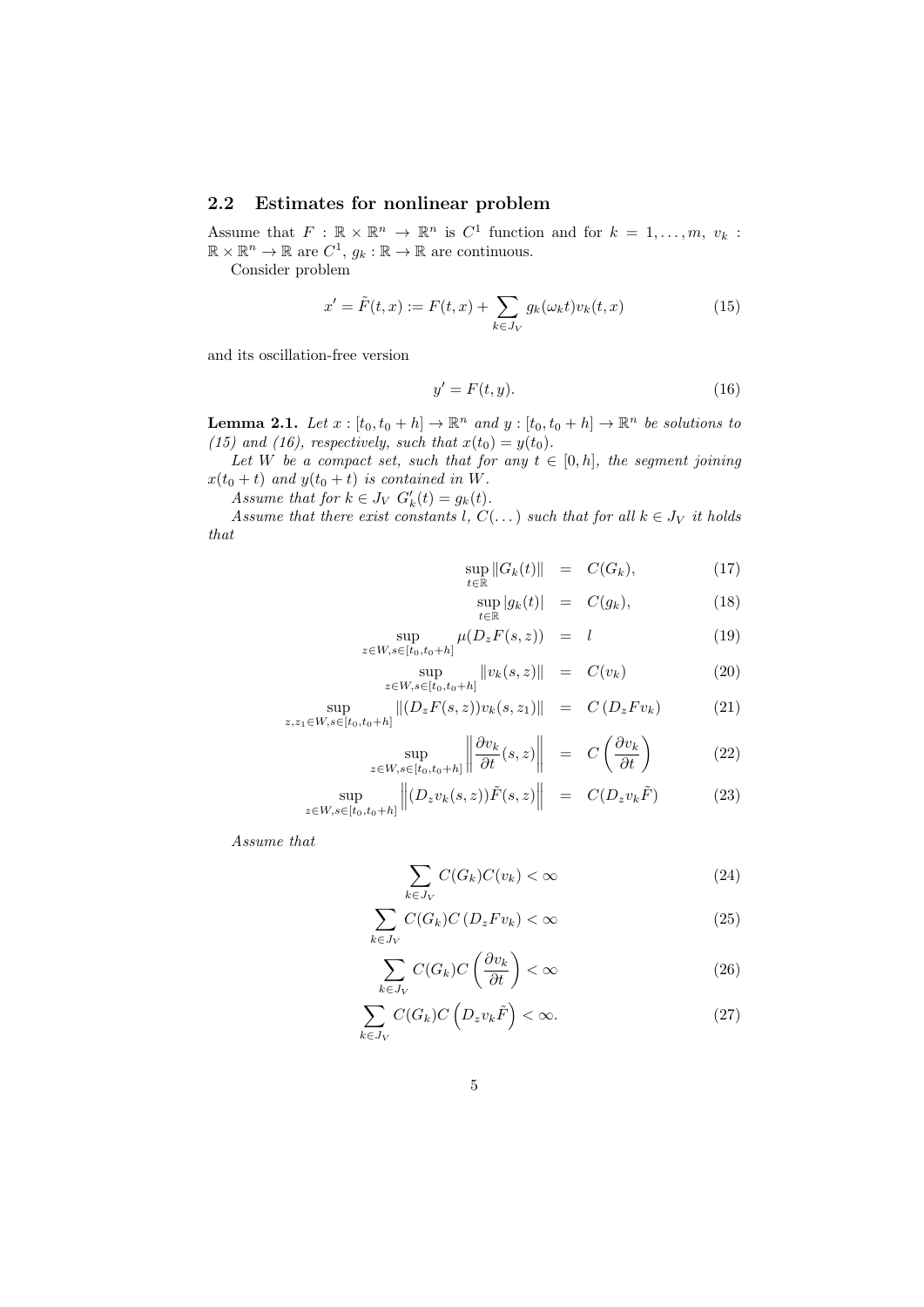*Then for*  $t \in [0, h]$  *it holds that* 

$$
||x(t_0 + t) - y(t_0 + t)|| \le \sum_{k \in J_V} \frac{1}{|\omega_k|} b_k(t)
$$
\n(28)

*where continuous functions*  $b_k : [0, h] \rightarrow \mathbb{R}_+$  *depend on constants l*,  $C(g_i)$ *,*  $C(G_i), C(v_i), C(D_z Fv_i), C(\frac{\partial v_i}{\partial t})$  and  $C(D_z v_i \tilde{F})$  as follows

$$
b_k(t) = C(v_k)C(G_k)(1+e^{lt}) + C(D_zFv_k)C(G_k)(e^{lt}-1)/l + (29)
$$

$$
C(G_k)\left(C\left(\frac{\partial v_k}{\partial t}\right) + C\left(D_zv_k\tilde{F}\right)\right)(e^{lt}-1)/l
$$

*If*  $\inf_{k \in J_V} |\omega_k| > 0$ , the sum in (28) is convergent.

**Proof:** Let  $z(t) = x(t) - y(t)$ . We have

$$
z'(t) = F(x(t)) - F(y(t)) + \sum_{k \in J_V} g_k(\omega_k t) v_k(t, x) =
$$

$$
\left(\int_0^1 D_x F(t, s(x(t) - y(t)) + y(t)) ds\right) \cdot z(t) + \sum_{k \in J_V} g_k(\omega_k t) v_k(t, x(t)).
$$

Therefore

$$
z'(t) = A(t)z(t) + \sum_{k \in J_V} g_k(\omega_k t) v_k(t, x(t)),
$$
\n(30)

where

$$
A(t) = \left(\int_0^1 D_x F(t, s(x(t) - y(t)) + y(t))ds\right).
$$
 (31)

Let  $M(t_1, t_0)$  is the fundamental matrix of solutions for  $x' = A(t)x$ . Since  $z(t_0) = 0$ , then from (12) and (13) it follows that

$$
z(t_0 + t) = \sum_{k \in J_V} I_k(t + t_0)
$$
\n(32)

where

$$
I_k(t+t_0) = \frac{1}{\omega_k} (G_k(\omega_k(t_0+t))v_k(t_0+t, x(t+t_0)) - G_k(\omega_k t_0)M(t_0+t, t_0)v_k(t_0, x(t_0)) +
$$
  

$$
\frac{1}{\omega_k} \int_0^t G_k(\omega_k(t_0+s))M(t_0+t, t_0+s)A(t_0+s)v_k(t_0+s, x(t_0+s))ds +
$$
  

$$
-\frac{1}{\omega_k} \int_0^t G_k(\omega_k(t_0+s))M(t_0+t, t_0+s) \left(\frac{d}{ds}v_k(t_0+s, x(t_0+s))\right)ds
$$

From the standard estimate for the logarithmic norms (see for example Lemma 4.1 in [KZ]) we know that for  $t \geq 0$  it holds that

$$
||M(t+t_0,t_0)|| \le \exp(lt).
$$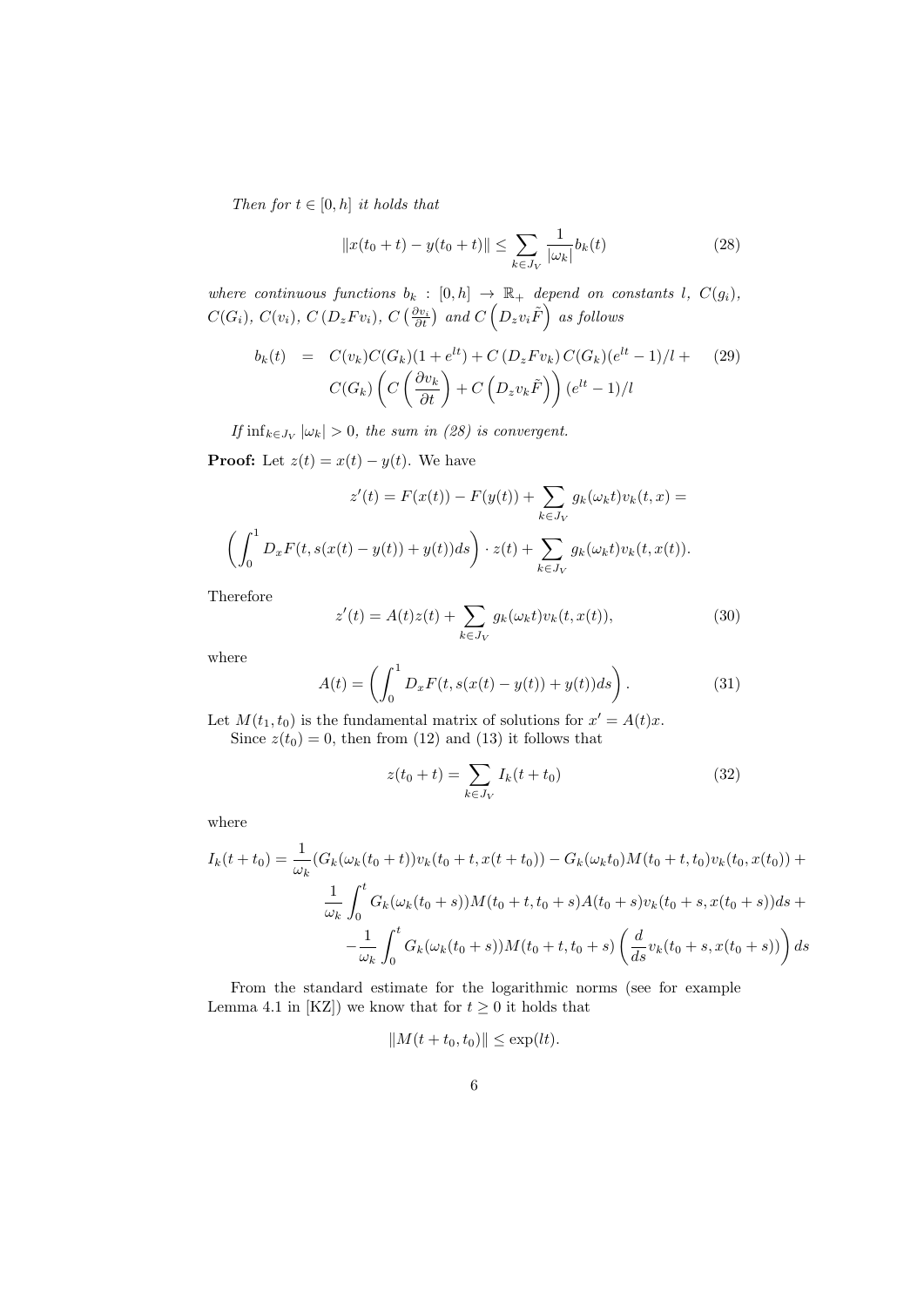Hence, we obtain the following estimate of  $I_k(t)$ , for  $t \in [0, h]$  and  $k \in J_V$ 

$$
|\omega_k| \cdot ||I_k(t+t_0)|| \le C(v_k)C(G_k)(1+e^{lt}) + C(D_zFv_k)C(G_k)\int_0^t e^{l(t-s)}ds + C(G_k)\left(C\left(\frac{\partial v_k}{\partial t}\right) + \sup_{s \in [0,h]} \left\|\frac{\partial v_k}{\partial z}(t_0+s, x(t_0+s))x'(t_0+s)\right\|\right) \int_0^t e^{l(t-s)}ds \le C(v_k)C(G_k)(1+e^{lt}) + C(D_zFv_k)C(G_k)(e^{lt}-1)/l + C(G_k)\left(C\left(\frac{\partial v_k}{\partial t}\right) + C\left(D_zv_k\tilde{F}\right)\right)(e^{lt}-1)/l
$$

This proves (29).

To finish the proof observe that if  $|\omega_k| > \epsilon > 0$  for all  $k \in J_V$ , then assumptions (24–27) together with the formula (29) imply the convergence of the sum in (28).

# **2.3 Estimates for higher order variational equations and persistence of normally hyperbolic objects**

The goal of this subsection it to state without much of precision what are the dynamical consequences of the just proved estimates.

The differentiation of (15) with respect to initial conditions gives ODEs describing the evolution of the partial derivatives of the local process  $\varphi$ . These equations have the same structure as the original ODEs, i.e. consist from the part originating from (16) and the rapidly oscillating one. It is clear that under suitable conditions on higher derivatives of  $v_k$  added to the assumptions of Lemma 2.1 we can obtain the bounds of the following type

$$
\left\| \frac{\partial^{|\alpha|} \varphi}{\partial x^{\alpha}}(t_0, t, x) - \frac{\partial^{|\alpha|} \varphi_a}{\partial x^{\alpha}}(t_0, t, x) \right\| \le \frac{B_{|\alpha|}(t)}{\omega} \tag{33}
$$

where  $\alpha = (\alpha_1, ..., \alpha_n) \in \mathbb{N}$ ,  $|\alpha| = \alpha_1 + \cdots + \alpha_n$ ,  $\frac{\partial^{|\alpha|} \varphi}{\partial x^{\alpha}}$  is the partial derivative  $\frac{\partial^{|\alpha|} \varphi}{\partial x_1^{\alpha_1} \partial x_2^{\alpha_2} \cdots \partial x_n^{\alpha_n}}$  and  $B_{|\alpha|} : [0, h] \to \mathbb{R}$  is continuous function.

In particular from these conditions it will follow that the time shift map by *h* along the trajectories for  $\varphi$  and  $\varphi_a$  are *C*<sup>k</sup>-close.

Assume that there exists, *M*, a compact normally hyperbolic invariant manifold (NHIM) for  $\varphi_a$  (see [HPS]). When seen in the extended phase space it gives rise to *M*˜ another NHIM, which is non compact but various important estimates are uniform on  $\tilde{M}$ . For example, a hyperbolic periodic orbit for  $\varphi_a$ , which is topologically a circle, in the extended phase space becomes an infinite cylinder. Now we pass from the ODEs to the time shifts viewed in the extended phase space. As we said before these maps are  $C<sup>k</sup>$ -close and one of them has NHIM  $\tilde{M}$ . Despite the lack of compactness, due to uniform estimates (see for exmaple methods from  $\lbrack CaZ\rbrack$ , one can show that HHIM  $\tilde{M}$  exists also for the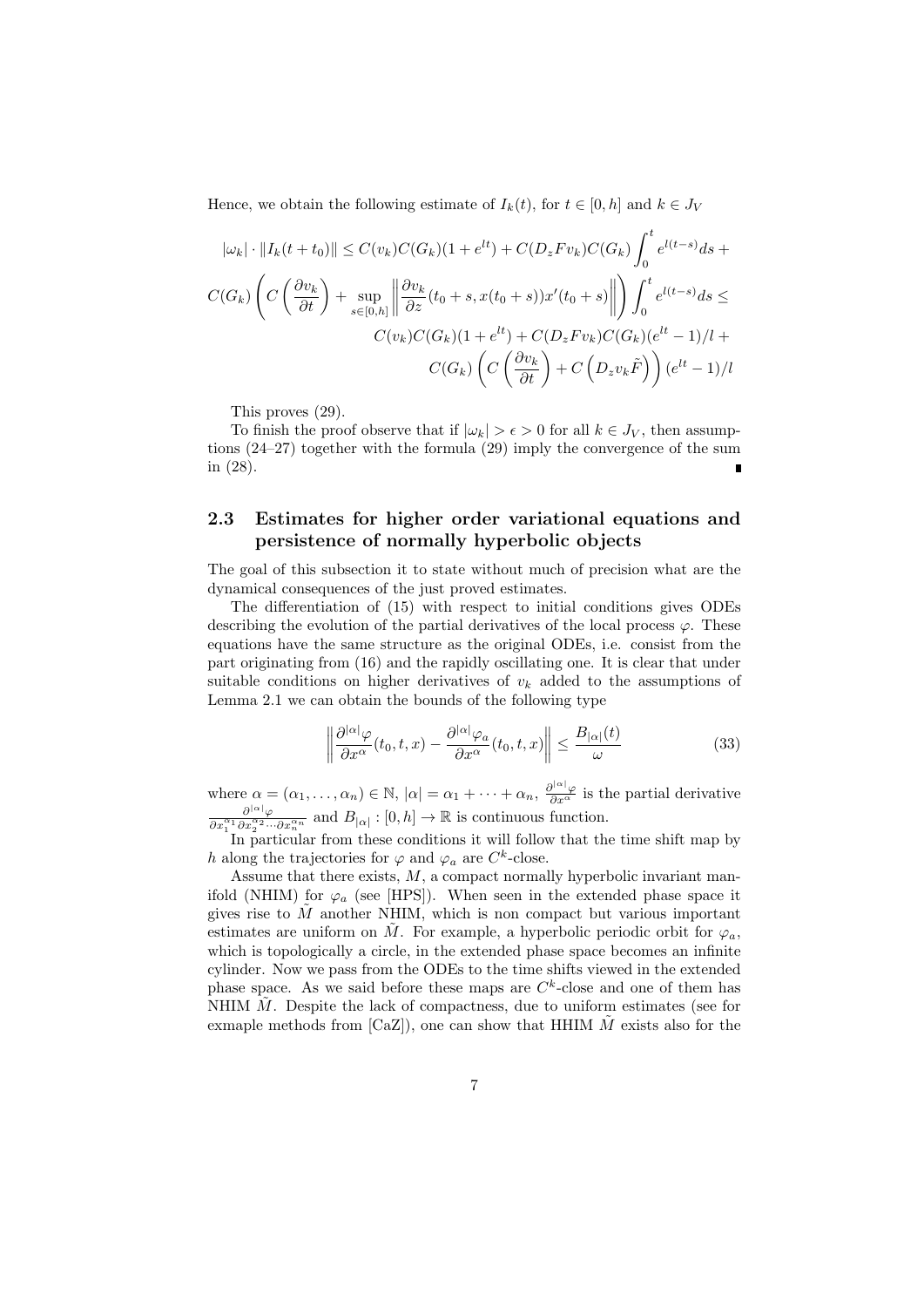time shift by *h* for the process  $\varphi$ . Moreover, if the forcing is time periodic, then we obtain a true NHIM in the extended phase space, which is periodic in time.

These observations are essentially contained in the works discussing the implications of averaging for asymptotic dynamics, see for example [Hale, SVM, GH].

### **2.4 Estimate for the variational problem**

In the context of the assumptions of Lemma 2.1 we will be interested in an explicit estimate for  $\frac{\partial \varphi}{\partial x}(t_0, t, x) - \frac{\partial \varphi_a}{\partial x}(t_0, t, x)$ . We will use these bounds in Section 3.

**Lemma 2.2.** *The same assumptions and notation as in Lemma 2.1. Additionally we assume that for all*  $k \in J_v$  *holds* 

 $\sim$   $\sim$ 

$$
\sup_{s \in [t_0, t_0 + t], z \in W} \left\| \frac{\partial^2 F}{\partial z^2}(s, z) \right\| = C(D_{zz}F) < \infty,
$$
  
\n
$$
\sup_{z, z_1 \in W, s \in [t_0, t_0 + h]} \|D_z F(s, z) \frac{v_k}{\partial z}(s, z_1)\| = C\left(D_z F \frac{\partial v_k}{\partial z}\right) < \infty
$$
  
\n
$$
\sup_{z \in W, s \in [t_0, t_0 + h]} \|D_z F(s, z)\| = C(D_z F) < \infty
$$
  
\n
$$
\sup_{s \in [t_0, t_0 + t], z \in W} \left\| \frac{\partial^2 v_k}{\partial t \partial z}(s, z) \right\| = C\left(\frac{\partial^2 v_k}{\partial t \partial z}\right) < \infty
$$
  
\n
$$
\sup_{s \in [t_0, t_0 + t], z \in W} \left\| \frac{\partial^2 v_k}{\partial z^2}(s, z) \right\| = C\left(\frac{\partial^2 v_k}{\partial z^2}\right) < \infty.
$$

*Let*

$$
l_2 = l + \sum_{k \in J_v} C(g_k) C\left(\frac{\partial v_k}{\partial z}\right)
$$
  

$$
\omega = \inf_{k \in J_v} |\omega_k|,
$$

*and let*  $\tilde{b}(t) = \sum_{k \in J_y} b_k(t)$  *be as in the assertion of Lemma 2.1. Then for*  $t \in [0, h]$  *holds* 

$$
\left\|\frac{\partial\varphi}{\partial x}(t_0, t, x) - \frac{\partial\varphi_a}{\partial x}(t_0, t, x)\right\| \le \frac{B(t)}{\omega} \tag{34}
$$

*where*  $B : [0, h] \to \mathbb{R}$  *is continuous function depending on*  $C(\ldots)$  *and constants l, h given by*

$$
B(t) \leq C(D_{zz}F)\tilde{b}(t)\left(\frac{e^{l_2t}-e^{lt}}{l_2-l}\right) + \sum_{k \in J_v} B_k(t),
$$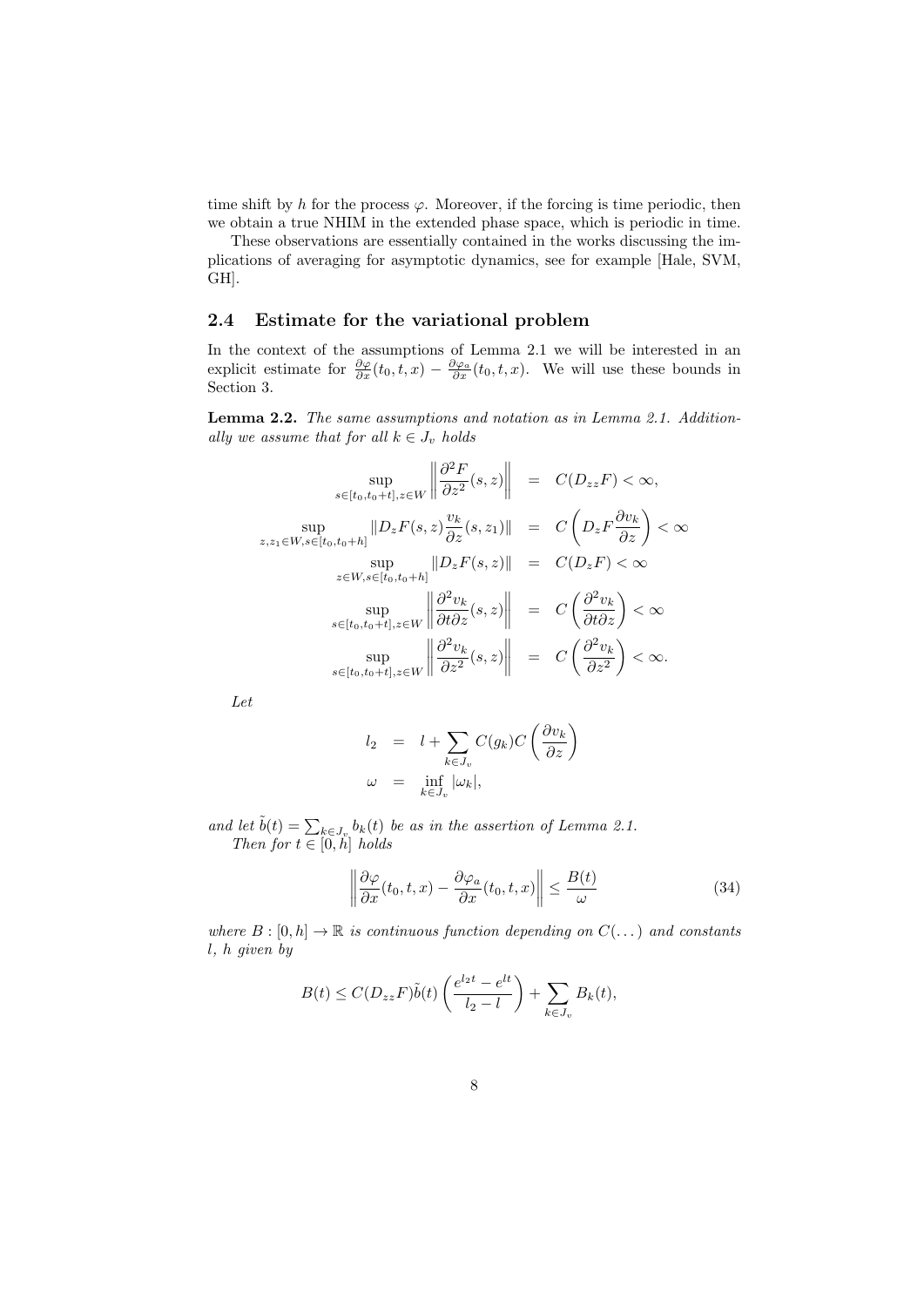*where*

$$
B_k(t) = C(G_k) \left( C\left(\frac{\partial v_k}{\partial z}\right) (e^{lt} + e^{l_2 t}) \right) + C(G_k) \frac{e^{l_2 t} - e^{lt}}{l_2 - l} \cdot \left( C\left(D_z F \frac{\partial v_k}{\partial z}\right) + C\left(\frac{\partial v_k}{\partial z}\right) \left(C(D_z F) + \sum_{k \in J_v} C(g_i) C\left(\frac{\partial v_i}{\partial z}\right) \right) + \right)
$$

$$
+ \left( C\left(\frac{\partial^2 v_k}{\partial t \partial z}\right) + C\left(\frac{\partial^2 v_k}{\partial z^2}\right) \cdot \left(C(F) + \sum_{i \in J_v} C(g_i) C(v_i) \right) \right) \right)
$$

**Proof:** Let us denote by  $V_a(t, z) = \frac{\partial \varphi_a}{\partial x}(t_0, t - t_0, z)$  and  $V(t, z) = \frac{\partial \varphi}{\partial x}(t_0, t - t_0, z)$  $t_0, z$ ). Often in the remainder of the proof, we write just  $V_a(t)$  and  $V(t)$  for  $V_a(t, x(t_0))$  and  $V(t, x(t_0))$ . Observe that in this notation holds

$$
V_a(t_0) = V(t_0) = \mathrm{Id}.
$$

From (16) and (15) it follows that

$$
\frac{dV_a}{dt}(t) = \frac{\partial F}{\partial y}(t, y(t))V_a(t)
$$
\n(35)

and

$$
\frac{dV}{dt}(t) = \frac{\partial F}{\partial y}(t, x(t))V(t) + \left(\sum_{k \in J_v} g_k(\omega_k t) \frac{\partial v_k}{\partial x}(t, x(t))\right) V(t).
$$
(36)

We rewrite (36) as follows

$$
\frac{dV}{dt}(t) = \frac{\partial F}{\partial y}(t, y(t))V(t) + \left(\frac{\partial F}{\partial y}(t, x(t)) - \frac{\partial F}{\partial y}(t, y(t))\right)V(t) + \left(\sum_{k \in J_v} g_k(\omega_k t) \frac{\partial v_k}{\partial x}(t, x(t))\right)V(t).
$$

We obtain the following equation for  $\Delta(t) = V(t) - V_a(t)$ 

$$
\frac{d\Delta}{dt} = \frac{\partial F}{\partial y}(t, y(t)) \cdot \Delta + \left(\frac{\partial F}{\partial y}(t, x(t)) - \frac{\partial F}{\partial y}(t, y(t))\right) V(t) + \left(\sum_{k \in J_v} g_k(\omega_k t) \frac{\partial v_k}{\partial x}(t, x(t))\right) V(t).
$$

Let  $M(t, t_0)$  be the fundamental matrix for (35). Observe that in our notation we have  $M(t + t_0, t_0) = V_a(t_0 + t) = V_a(t + t_0, x(t_0)).$ We have

$$
\Delta(t+t_0) = S(t) + \sum_{k \in J_v} I_k(t),
$$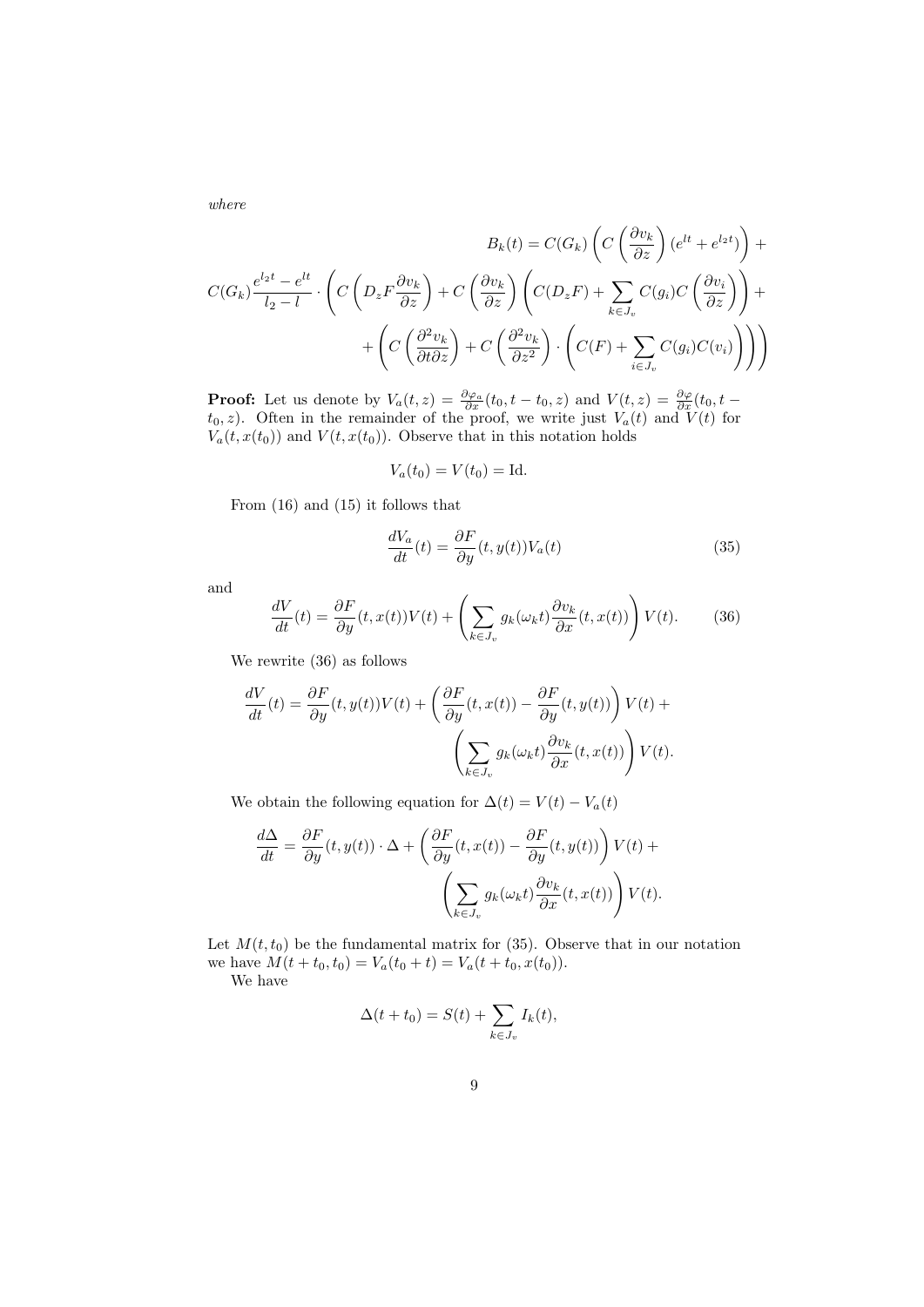where

$$
S(t) = \int_0^t M(t_0 + t, t_0 + s) \left( \frac{\partial F}{\partial y}(t_0 + s, x(t_0 + s)) - \frac{\partial F}{\partial y}(t_0 + s, y(t_0 + s)) \right) V(t_0 + s) ds
$$
  

$$
I_k(t) = \int_0^t g_k(\omega_k(t_0 + s)) M(t_0 + t, t_0 + s) \frac{\partial v_k}{\partial x}(t_0 + s, x(t_0 + s)) V(t_0 + s) ds
$$

To provide bounds for  $S(t)$  and  $I_k(t)$  we need estimates for  $V(t_0 + s)$  and  $M(t_0 + t, t_0 + s)$  for  $s \in [0, t]$ . This can be obtained using the logarithmic norm for (15) and (16), respectively (compare the proof of Lemma 2.2). We have

$$
||V(t_0+s)|| \le \exp(l_2s)
$$

where

$$
\sup_{s \in [t_0, t_0 + t], t_1 \in \mathbb{R}, x \in W} \left( \mu(D_x f(s, x)) + \sum_{k \in J_v} |g_k(t_1)| \left\| \frac{\partial v_k}{\partial x}(s, x) \right\| \right)
$$
  

$$
\leq l + \sum_{k \in J_v} C(g_k) C\left(\frac{\partial v_k}{\partial z}\right) =: l_2
$$

In the above estimate obtained from (15) we applied the logarithmic norm to  $F(t, x)$  and the standard norm to the integral. This can be justified as follows.

We have  $\mu(A + B) = 2\mu((A + B)/2) \leq \mu(A) + \mu(B)$ , the last inequality follows from the convexity of the logarithmic norm.

Since  $\mu(B) \le ||B||$ , so we obtain  $\mu(A + B) \le \mu(A) + ||B||$ . The bound for  $M(t_0 + t, t_0 + s)$  is given by

$$
||M(t_0 + t, t_0 + s)|| \le e^{l(t - s)}, \quad s \in [0, t].
$$

We are now ready to estimate  $S(t)$ .

From Lemma 2.1 it follows that for  $\tilde{b}(t) = \max_{s \in [0,t]} \sum_{k \in J_v} b_k(s)$  holds

$$
||S(t)|| \leq \int_0^t e^{l(t-s)} C(D_{zz}F) ||x(t_0+s) - y(t_0+s)||e^{l_2s} ds \leq
$$
  

$$
\frac{e^{lt} C(D_{zz}F)\tilde{b}(t)}{\omega} \int_0^t e^{(l_2-l)s} ds = \frac{C(D_{zz}F)\tilde{b}(t)}{\omega} \left(\frac{e^{l_2t} - e^{lt}}{l_2 - l}\right)
$$

To estimate  $I_k(t)$  we will integrate by parts. We have

$$
I_k = \left(\frac{G_k(\omega_k(t_0+s))}{\omega_k} M(t_0+t,t_0+s) \frac{\partial v_k}{\partial x}(t_0+s, x(t_0+s)) V(t_0+s)\right)\Big|_{s=0}^{s=t} + \frac{1}{\omega_k} \int_0^t G_k(\omega_k(t_0+s)) \frac{\partial}{\partial s} \left(M(t_0+t,t_0+s) \frac{\partial v_k}{\partial x}(t_0+s, x(t_0+s)) V(t_0+s)\right) ds
$$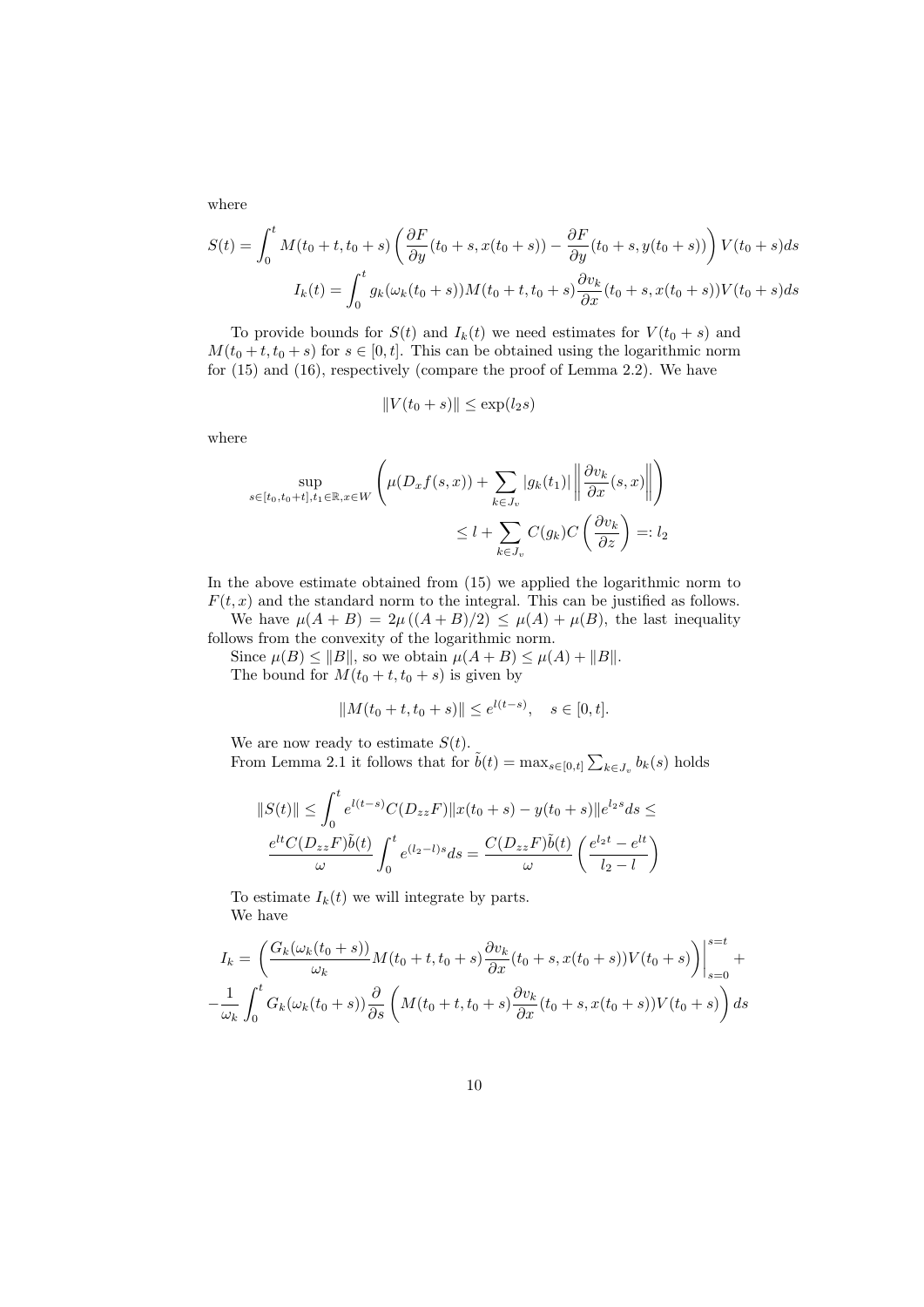To estimate the second term we use the following identities (we use (11))

$$
\frac{\partial}{\partial s} \left( M(t_0 + t, t_0 + s) \frac{\partial v_k}{\partial x} (t_0 + s, x(t_0 + s)) V(t_0 + s) \right) =
$$
  

$$
-M(t_0 + t, t_0 + s) \frac{\partial F}{\partial y} (t_0 + s, y(t_0 + s)) \frac{\partial v_k}{\partial x} (t_0 + s, x(t_0 + s)) V(t_0 + s) +
$$
  

$$
M(t_0 + t, t_0 + s) \left( \frac{\partial^2 v_k}{\partial t \partial x} (t_0 + s, x(t_0 + s)) + \frac{\partial^2 v_k}{\partial x^2} (t_0 + s, x(t_0 + s)) x'(t_0 + s) \right) V(t_0 + s) +
$$
  

$$
M(t_0 + t, t_0 + s) \frac{\partial v_k}{\partial x} (t_0 + s, x(t_0 + s)) V'(t_0 + s).
$$

Therefore we obtain for  $s \in [0,t]$ 

$$
\left\| \frac{\partial}{\partial s} \left( M(t_0 + t, t_0 + s) \frac{\partial v_k}{\partial x} (t_0 + s, x(t_0 + s)) V(t_0 + s) \right) \right\| \le
$$

$$
e^{l(t-s)} C \left( D_z F \frac{\partial v_k}{\partial z} \right) e^{l_2 s} +
$$

$$
e^{l(t-s)} \left( C \left( \frac{\partial^2 v_k}{\partial t \partial z} \right) + C \left( \frac{\partial^2 v_k}{\partial z^2} \right) \cdot \left( C(F) + \sum_{i \in J_v} C(g_i) C(v_i) \right) \right) e^{l_2 s} +
$$

$$
e^{l(t-s)} C \left( \frac{\partial v_k}{\partial z} \right) \left( C(D_z F) + \sum_{i \in J_v} C(g_i) C \left( \frac{\partial v_i}{\partial z} \right) \right) e^{l_2 s}
$$

We obtain the following estimate for  $I_k(t)$ .

$$
|\omega_k| \cdot ||I_k(t)|| \le C(G_k) \left( C\left(\frac{\partial v_k}{\partial z}\right) \left(e^{lt} + e^{l_2 t}\right) \right) + C(G_k) \frac{e^{l_2 t} - e^{lt}}{l_2 - l} \cdot \left( C\left(D_z F \frac{\partial v_k}{\partial z}\right) + C\left(\frac{\partial v_k}{\partial z}\right) \left(C(D_z F) + \sum_{i \in J_v} C(g_i) C\left(\frac{\partial v_i}{\partial z}\right)\right) + \left(C\left(\frac{\partial^2 v_k}{\partial t \partial z}\right) + C\left(\frac{\partial^2 v_k}{\partial z^2}\right) \cdot \left(C(F) + \sum_{i \in J_v} C(g_i) C(v_i)\right)\right) \right)
$$

 $\blacksquare$ 

This finishes the proof.

# **3 Planar non-autonomous equation with very strong expansion**

Let us write a real two-dimensional version of (1)

$$
\frac{dx}{dt} = x(1 + \cos(\kappa t)|z|^2) + \sin(\kappa t)|z|^2 y,
$$
  
\n
$$
\frac{dy}{dt} = -y(1 + \cos(\kappa t)|z|^2) + \sin(\kappa t)|z|^2 x.
$$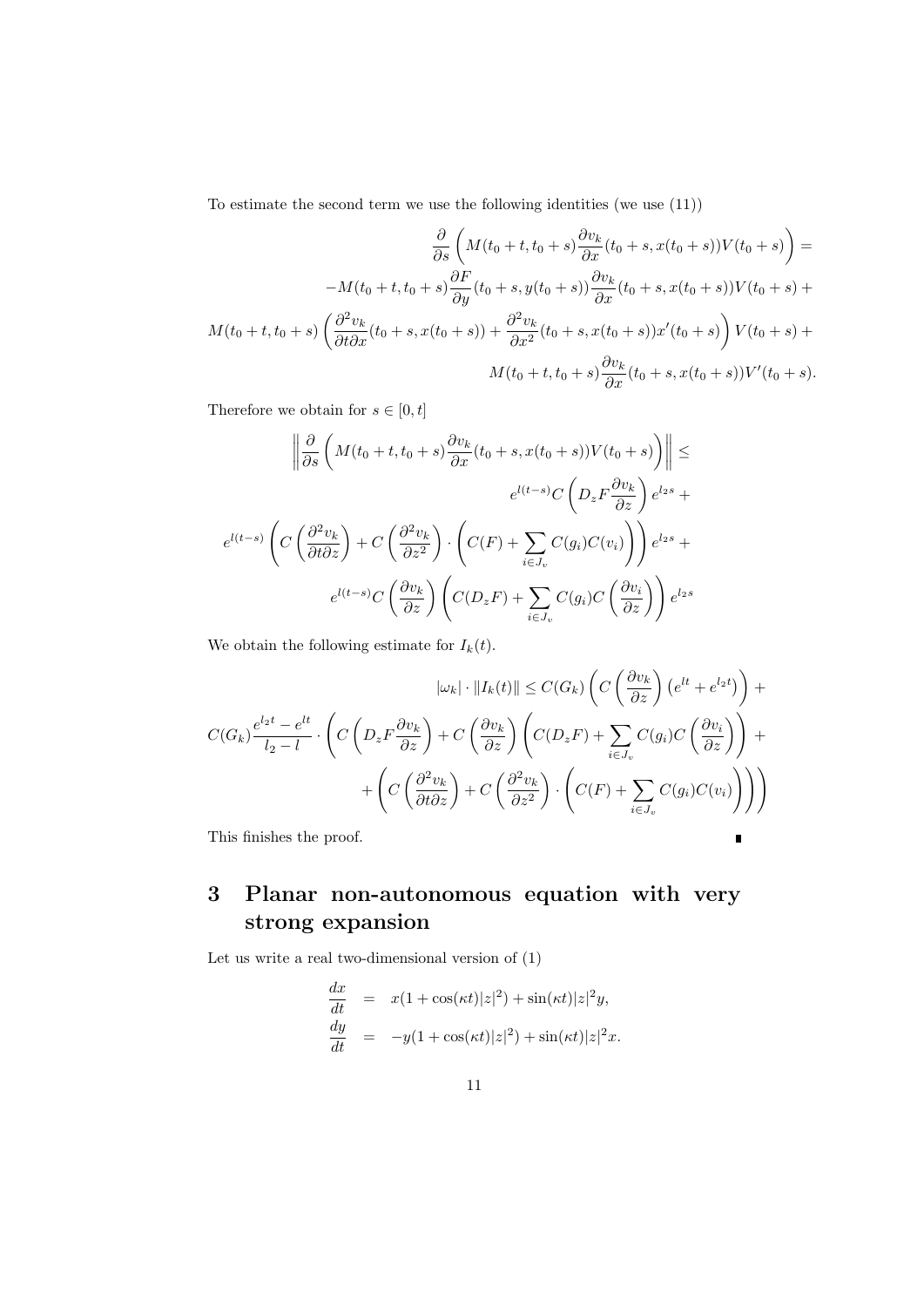In this section we will use quite often the following notations  $c = \cos(\kappa t)$ ,  $s = \sin(\kappa t)$ . The norm on  $\mathbb{C} = \mathbb{R}^2$  is the euclidian norm and it is used to define the operator norms for linear and bilinear map arising in the analysis of (1).

# **3.1 All solutions with large initial data go to infinity in finite time**

Consider first differential inequality

$$
\frac{dx}{dt} > bx^3. \tag{37}
$$

**Lemma 3.1.** *Assume*  $b > 0$  *and*  $x : [t_0, t_{max}) \rightarrow \mathbb{R}$  *is*  $C^1$  *function, which satisfies (37)* and  $x(t_0) = x_0 > 0$ . Then

$$
x(t) > \frac{x_0}{\sqrt{1 - 2bx_0^2(t - t_0)}}.
$$

*In particular,*  $t_{max} - t_0 \leq \frac{1}{2bx_0}$ .

**Proof:** Let  $y(t)$  be a solution of the following Cauchy problem

$$
\frac{dy}{dt} = by^3, \quad y(t_0) = y_0.
$$
 (38)

It is easy to see that

$$
y(t) = \frac{y_0}{\sqrt{1 - 2by_0^2(t - t_0)}}
$$
(39)

From the standard differential inequalities it follows that if  $x_0 \geq y_0$ , then  $x(t) > y(t)$  for  $t > t_0$ .

Now we will show the existence of the forward invariant cones for short times. It will turn out that in such cone a solution might explode to infinity in time shorter than the established time for the forward invariance.

We define a quadratic form  $Q(x, y) = x^2 - y^2$ . Let us define cones  $Q^+$  $\{z \mid Q(z) \geq 0\}$  and  $Q^{-} = \{z \mid Q(z) \leq 0\}.$ 

**Lemma 3.2.** *Cone Q*<sup>+</sup> *is forward invariant as long as*

$$
\cos(\kappa t) > 0.
$$

**Proof:** Let  $z(t) = x(t) + iy(t)$  be a nonzero solution of (1). We have

$$
\frac{1}{2}\frac{d}{dt}Q(x(t),y(t)) = xx' - yy' = x^2(1 + c|z|^2) + |z|^2 sxy + y^2(1 + c|z|^2) - |z|^2 sxy = |z|^2(1 + c|z|^2) \ge c|z|^4
$$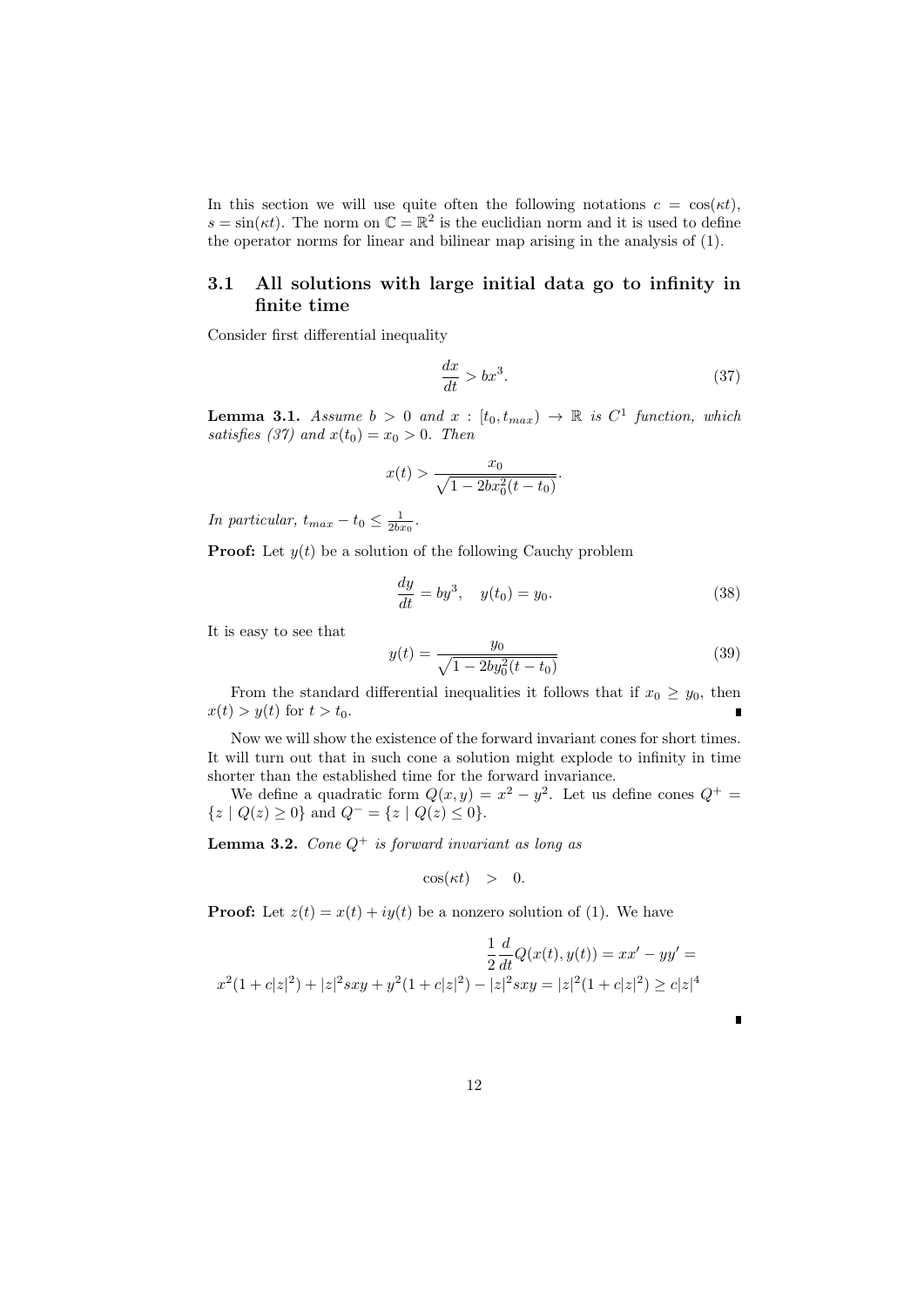**Lemma 3.3.** *Assume that*  $z = (x+iy) \in Q^+, x > 0$  *and*  $\cos(\kappa t) - |\sin(\kappa t)| > 0$ , *then*

$$
\frac{dx}{dt} > x^3(\cos(\kappa t) - |\sin(\kappa t)|).
$$

**Proof:** Since  $|z|^2 \ge x^2$  and  $|y| \le x$  we have

$$
\frac{dx}{dt} > c|z|^2x - |s||z|^2|y| \ge |z|^2(cx - |s|x) = x|z|^2(c - |s|) \ge x^3(c - |s|)
$$

**Lemma 3.4.** *Let*  $t_1 > 0$  *and*  $\epsilon > 0$  *be such that the following inequality is satisfied for*  $t \in [0, t_1]$ 

$$
\cos(\kappa t) - |\sin(\kappa t)| > \epsilon > 0.
$$

*Assume that*  $z_0 = (x_0, y_0) \in Q^+$  *and*  $x_0^2 \ge \frac{1}{2\epsilon t_1}$ *. Then,*  $z(t)$ *, the solution of (1) with the initial condition*  $z(0) = z_0$  goes to infinity in finite time.

**Proof:** Without any loss of the generality we can assume that  $x_0 > 0$ .

From Lemmas 3.2 and 3.3 it follows that for  $t \in [0, t_1]$  holds

$$
\frac{dx}{dt} > \epsilon x^3. \tag{40}
$$

From Lemma 3.1 if follows that for  $t \in [0, t_1]$  holds

$$
x(t) > \frac{x_0}{\sqrt{1 - 2\epsilon x_0^2 t}}.\tag{41}
$$

Observe that we have the solution blow-up before time  $t_1$  if

$$
x_0^2 \ge \frac{1}{2\epsilon t_1}.\tag{42}
$$

п

**Theorem 3.5.** *Let*  $\delta \in (0, \pi/4)$ *. If*  $|z_0|^2 \ge \frac{\kappa}{\sqrt{2}(\pi/4 - \delta)\sin \delta}$ *, then for any t*<sub>0</sub> *the solution of (1) with initial condition*  $z(t_0) = z_0 = (x_0, y_0)$  goes to infinity in *finite time backwards or forwards in time.*

**Proof:** Let us fix  $t_0 = 0$ . Let  $t_1 = \frac{\pi/4 - \delta}{\kappa}$  Then for  $t \in [0, t_1]$  holds

$$
\cos(\kappa t) - |\sin(\kappa t)| = \cos(\kappa t_1) - \sin(\kappa t_1) \ge
$$
  

$$
\cos(\pi/4 - \delta) - \sin(\pi/4 - \delta) = \sqrt{2} \sin \delta.
$$

From Lemma 3.4 with  $\epsilon = \sqrt{2} \sin \delta$  we obtain that if the initial condition  $z_0 =$  $(x_0, y_0)$  satisfies

$$
x_0^2 \ge \frac{1}{2\epsilon t_1} = \frac{\kappa}{2\sqrt{2}(\pi/4 - \delta)\sin\delta} \tag{43}
$$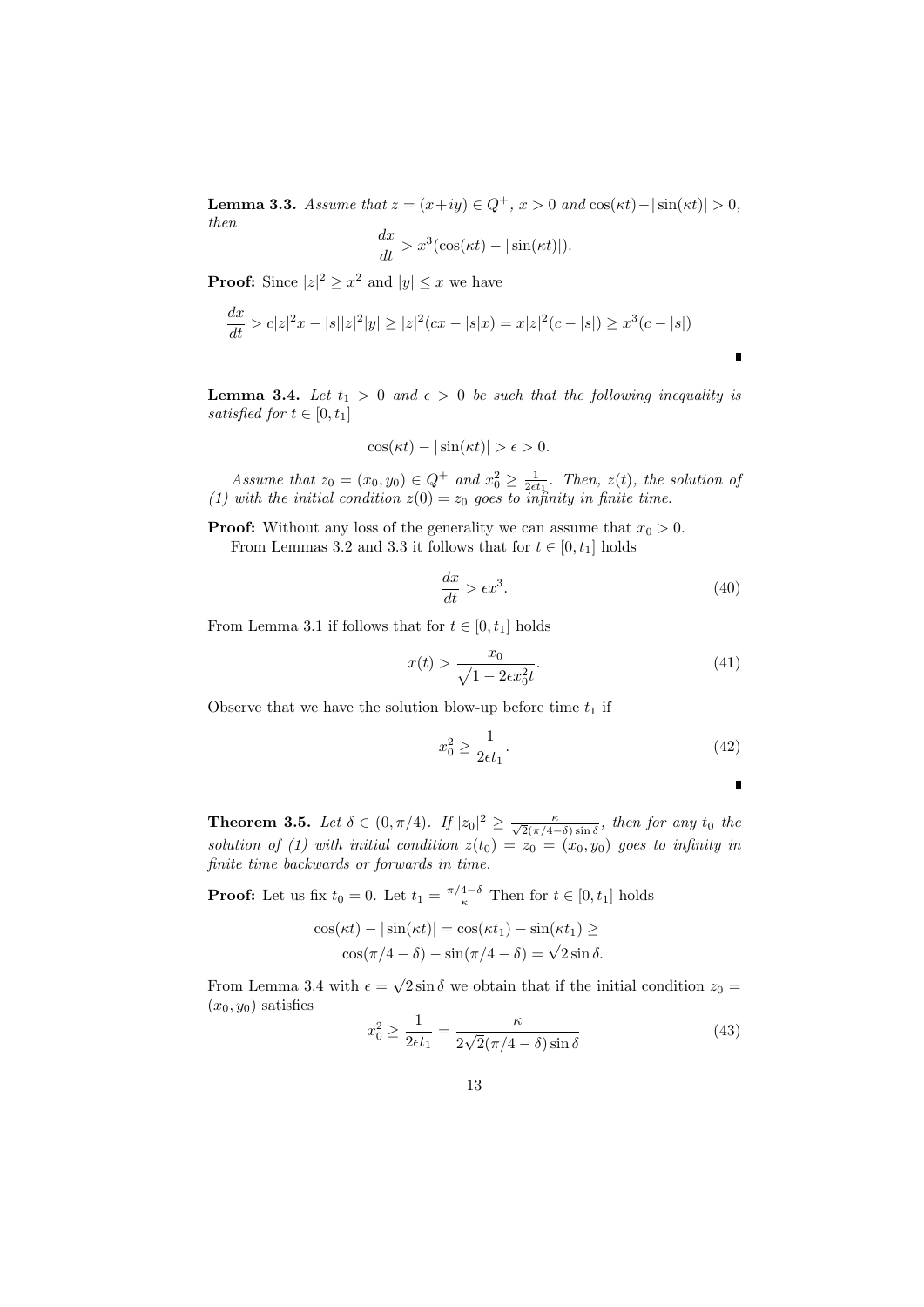then  $|x(t)| \to \infty$  in finite time.

Observe that by inverting time we obtain that for initial conditions in  $Q_1^$ with  $y_0^2 \geq \frac{\kappa}{2\sqrt{2}(\pi/4)}$  $\frac{\kappa}{2\sqrt{2}(\pi/4-\delta)\sin\delta}$  the solutions will explode backward in time. Therefore we see that if  $x_0^2 + y_0^2 \ge \frac{\kappa}{\sqrt{2}(\pi/4 - \delta)\sin \delta}$ , then we have  $|x(t)| \to \infty$  forward in finite time or  $|y(t)| \to \infty$  backward in finite time.

In the above reasoning  $t_0 = 0$  was singled out. But in fact there is nothing special about this initial time. The transformation

$$
z_1 = \exp(-i\kappa t_0/2)z\tag{44}
$$

transforms (1) into

$$
z_1' = \overline{z}_1(1+|z_1|^2 \exp(i\kappa(t-t_0))).
$$
 (45)

п

п

# **3.2 A priori estimates for small time step**

**Lemma 3.6.** *Let*  $\varphi$  *be the local process induced by (1) and*  $R_0 \geq 1$ *. For any*  $t_0 \in \mathbb{R}$  *if*  $|z_0| \le R_0$  *and*  $h = \frac{1}{8R_0^2}$ , *then*  $\varphi(t_0, t, z_0)$  *is defined for*  $t \in [0, h]$  *and* 

$$
|\varphi(t_0, t, z_0)| \le \sqrt{2}R_0. \tag{46}
$$

**Proof:** It is easy to see that for  $|z| \geq 1$  holds

$$
\frac{d|z|}{dt} \le |z|(1+|z|^2) \le 2|z|^3. \tag{47}
$$

From Lemma 3.1 with  $b = 2$  we obtain the following estimate for  $|z_0| \le R_0$  and  $t \in [0, h]$ 

$$
|\varphi(t_0, t, z_0)| \le \frac{R_0}{\sqrt{1 - 2bR_0^2 t}} \le \sqrt{2}R_0
$$
\n(48)

#### **3.3** *C*  $C<sup>0</sup>$  estimates for the averaging

We would like to write down explicitly the estimates from Lemma 2.1 for (1). Let us first rewrite equation  $(1)$  in the form  $(15)$ . We have

$$
z' = f(z) + g_1(\omega_1 t)v_1(z) + g_2(\omega_2 t)v_2(z), \tag{49}
$$

where

$$
f(z) = \overline{z},
$$
  
\n
$$
\omega_1 = \omega_2 = \kappa,
$$
  
\n
$$
g_1(t) = \cos t, \quad G_1(t) = \sin t
$$
  
\n
$$
g_2(t) = \sin t, \quad G_2(t) = -\cos t
$$
  
\n
$$
v_1(z) = |z|^2 (x, -y)^t,
$$
  
\n
$$
v_2(z) = |z|^2 (y, x)^t.
$$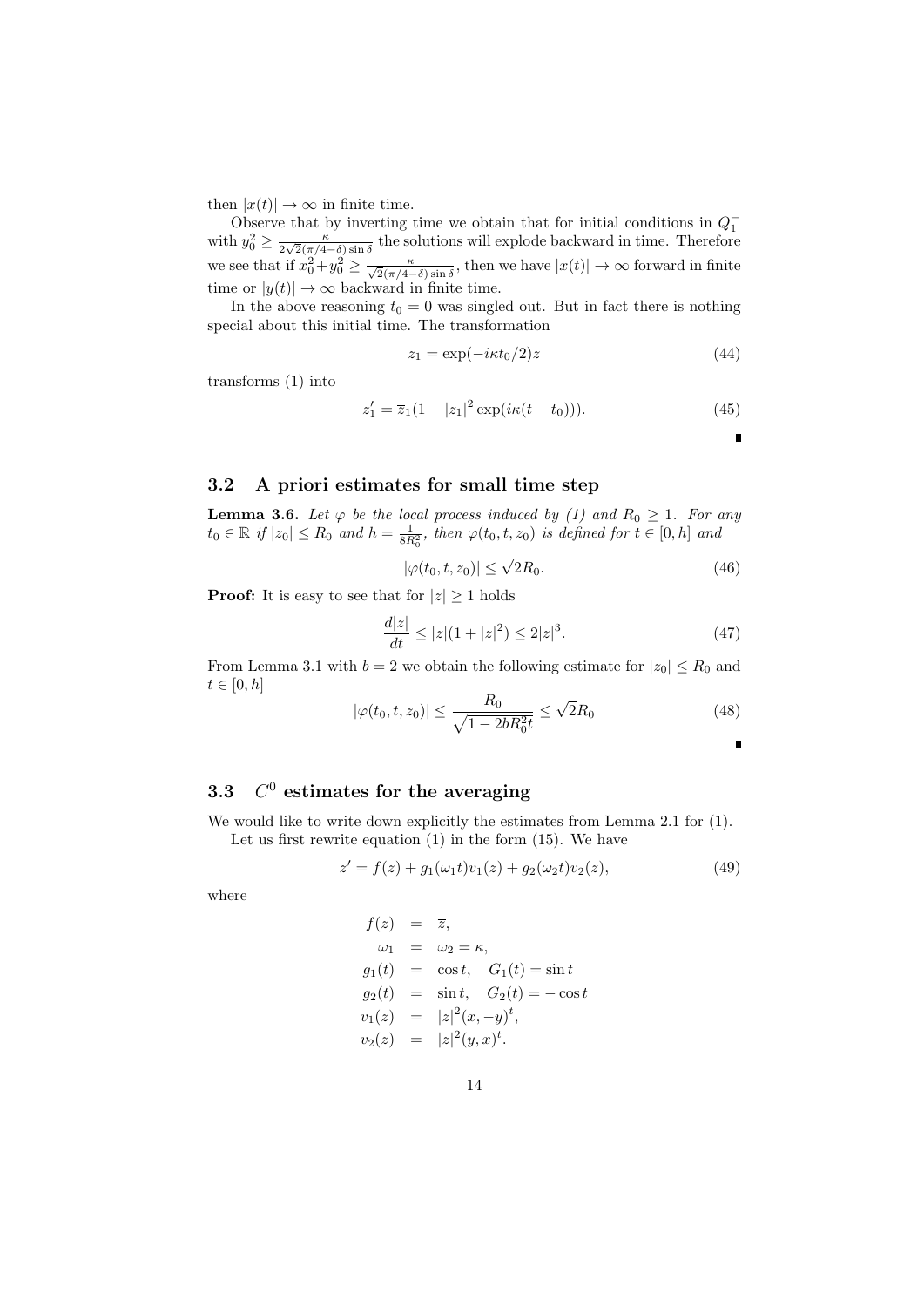Therefore we see that  $J_v = \{1, 2\}$  and on  $J_v$  the counting measure is used. We will also need the estimates for the partial derivatives of  $v_k$ .

$$
\frac{\partial v_1}{\partial z} = \begin{bmatrix} 3x^2 + y^2, & 2xy \\ -2xy, & -x^2 - 3y^2 \end{bmatrix}, \qquad \frac{\partial v_2}{\partial z} = \begin{bmatrix} 2xy, & x^2 + 3y^2 \\ 3x^2 + y^2, & 2xy \end{bmatrix}.
$$

**Lemma 3.7.** *For*  $z \in \mathbb{R}^2$  *holds* 

$$
||D_z v_1(z)|| = ||D_z v_2(z)|| = 3r^2
$$
\n(50)

**Proof:** Let  $z = (x, y) = r(\cos \alpha, \sin \alpha)$ . It is easy to see that

$$
Dv_1(z) = \begin{bmatrix} 2r^2 + (x^2 - y^2), & 2xy \\ -2xy, & -2r^2 + (x^2 - y^2) \end{bmatrix} =
$$
  
=  $r^2 \left( \begin{bmatrix} 2, & 0 \\ 0, & -2 \end{bmatrix} + \begin{bmatrix} \cos(2\alpha), & \sin(2\alpha) \\ -\sin(2\alpha), & \cos(2\alpha) \end{bmatrix} \right)$ ,

and

$$
Dv_2(z) = \begin{bmatrix} 2xy, & 2r^2 + (y^2 - x^2) \ 2r^2 + x^2 - y^2, & 2xy \end{bmatrix} =
$$
  
=  $r^2 \begin{pmatrix} 0, & 2 \ 2, & 0 \end{pmatrix} + \begin{bmatrix} \sin(2\alpha), & -\cos(2\alpha) \\ \cos(2\alpha), & \sin(2\alpha) \end{bmatrix}$ 

Therefore we have

$$
Dv_i(z) = r^2(A_i + Q_i), \quad i = 1, 2
$$

where  $A_i$  is a symmetric matrix with eigenvalues  $\pm 2$  and  $Q_i$  is a rotation matrix. Therefore we have

$$
||Dv_i(z)|| \le r^2(||A_i|| + ||Q_i||) = 3r^2.
$$
\n(51)

 $\setminus$ 

 $\blacksquare$ 

The proof of equality is left to the reader.

Therefore we have the following bounds on  $W = B(0, R)$  and  $t \in [t_0, t_0 + h]$ , where  $h = \frac{1}{4R^2}$  (compare with Lemma 3.6, there  $R_0$  was the size of the initial condition and here  $R = \sqrt{2R_0}$  is the size of the enclosure)

$$
C(f) = R
$$
  
\n
$$
C(G_k) = C(g_k) = 1, \quad k = 1, 2
$$
  
\n
$$
l = 1,
$$
  
\n
$$
C(v_k) = C(D_z f v_k) = R^3, \quad k = 1, 2
$$
  
\n
$$
C\left(\frac{\partial v_k}{\partial t}\right) = 0, \quad k = 1, 2
$$
  
\n
$$
C\left(\frac{\partial v_k}{\partial z}\right) \le MR^2, \quad k = 1, 2,
$$
  
\n
$$
C\left(D_z v_k \tilde{F}\right) = C\left(\frac{\partial v_k}{\partial z}\right) \left(C(f) + \sum_{i \in J_v} C(v_i) C(g_i)\right)
$$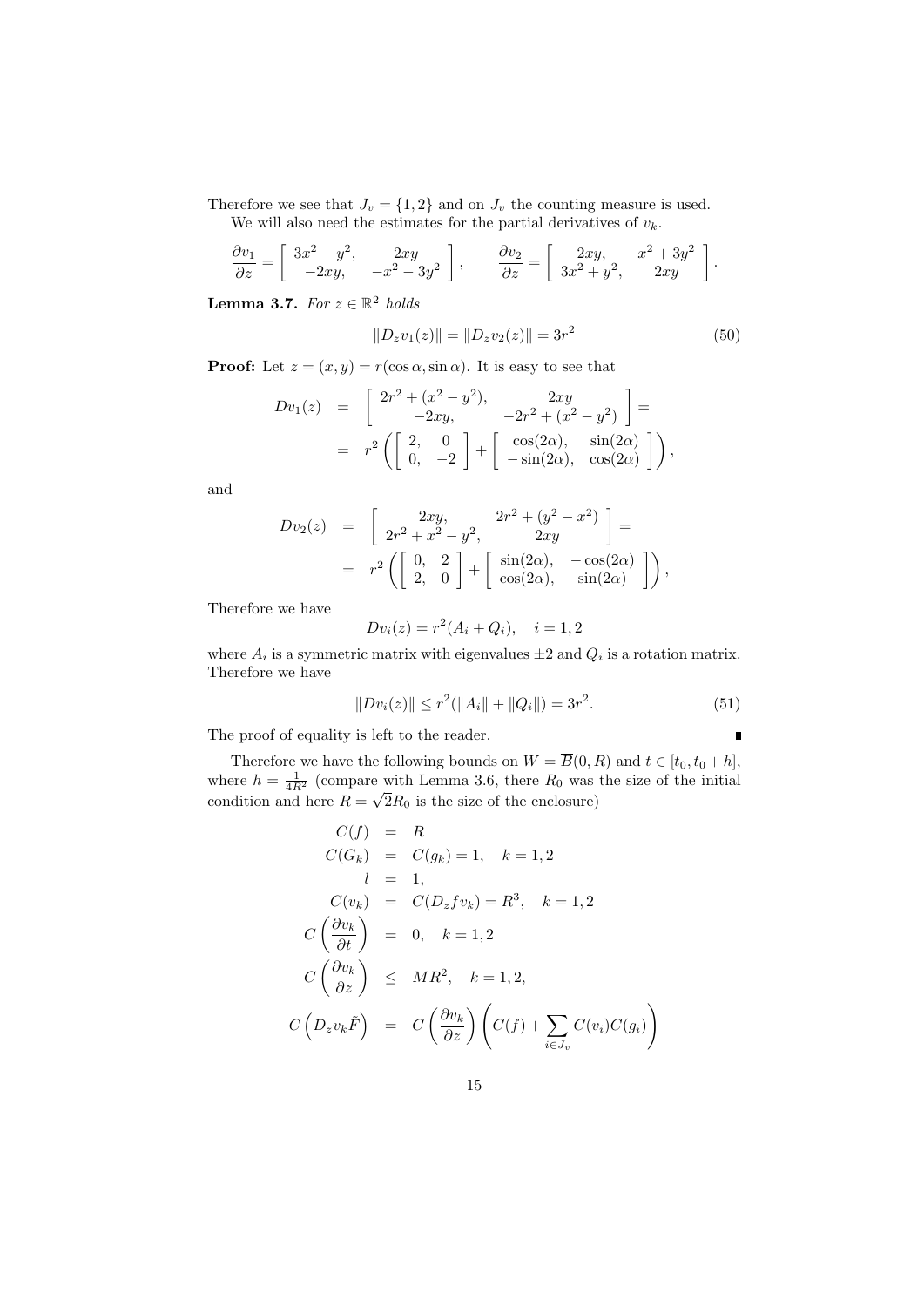From Lemma 3.7 it follows that  $M = 3$ .

Hence for  $k = 1, 2$  from Lemma 2.1 we obtain

$$
b_k(t) \le C(G_k) (C(v_k)(1 + e^{lt}) +
$$

$$
\left(C(D_z f v_k) + C\left(\frac{\partial v_k}{\partial t}\right) + C\left(\frac{\partial v_k}{\partial z}\right) \left(C(f) + \sum_{i \in J_v} C(v_i) C(g_i)\right)\right) \frac{e^{lt} - 1}{l} =
$$

$$
R^3(1 + e^t) + (R^3 + MR^2(R + 2R^3))(e^t - 1) = R^3((2 + M)e^t - M) + 2MR^5(e^t - 1)
$$

Summarizing, we have proved

**Lemma 3.8.** *For*  $t \in [0, \frac{1}{4R^2}]$  *and*  $|z_0| \leq \frac{R}{\sqrt{2}}$  $rac{t}{2}$  *holds* 

$$
|\varphi(t_0,t,z_0)-(e^tx_0,e^{-t}y_0)|\leq \frac{\tilde{b}(t)}{|\kappa|}:=\frac{2}{|\kappa|}\left(R^3((2+M)e^t-M)+2MR^5(e^t-1)\right).
$$

# **3.4** *C* <sup>1</sup> **estimates**

We want to use Lemma 2.2. For this we need to estimate also the second derivatives of *vk*.

We have

$$
\begin{aligned}\n\frac{\partial^2 v_{1,x}}{\partial z^2} &= \begin{bmatrix} 6x, & 2y \\ 2y, & 2x \end{bmatrix}, & \frac{\partial^2 v_{1,y}}{\partial z^2} &= \begin{bmatrix} -2y, & -2x \\ -2x, & -6y \end{bmatrix}, \\
\frac{\partial^2 v_{2,x}}{\partial z^2} &= \begin{bmatrix} 2y, & 2x \\ 2x, & 6y \end{bmatrix}, & \frac{\partial^2 v_{2,y}}{\partial z^2} &= \begin{bmatrix} 6x, & 2y \\ 2y, & 2x \end{bmatrix}.\n\end{aligned}
$$

To estimate  $C\left(\frac{\partial^2 v_k}{\partial z^2}\right)$ ) we will use the following lemma.

**Lemma 3.9.** *For*  $z \in \mathbb{R}^2$  *and*  $k = 1, 2$  *it holds* 

$$
\left\|\frac{\partial^2 v_k}{\partial z^2}\right\| \le r\sqrt{24 + 16\sqrt{2}} = \left(4 + 2\sqrt{2}\right)r,\tag{52}
$$

*where*  $r = |z|$ ,

**Proof:** Fist we will estimate

$$
C_{1,x} = \left\| \frac{\partial^2 v_{1,x}}{\partial z^2} \right\| \tag{53}
$$

.

For this it is enough to estimate from above the spectrum of the matrix  $\begin{bmatrix} 6x & 2y \\ 2y & 2y \end{bmatrix}$ 2*y,* 2*x* ] An easy computation yields the following formula for the eigenvalues

$$
\lambda=4x\pm 2r.
$$

Therefore we obtain

$$
C_{1,x} = 4|x| + 2r \le 6r.
$$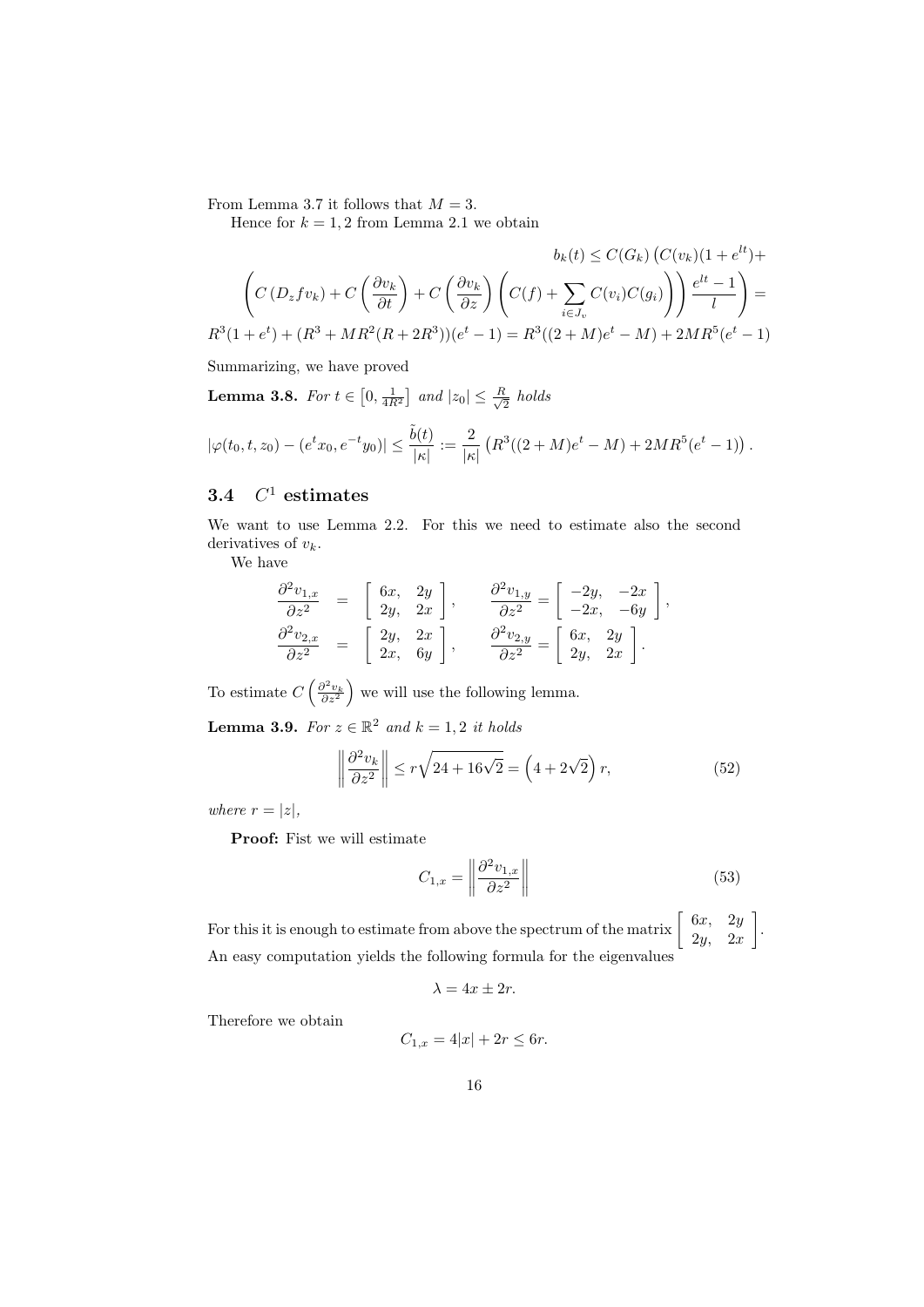In order to estimate  $D^2v_1$  observe first that from symmetry arguments it follows immediately that

$$
C_{1,y} = \left\| \frac{\partial^2 v_{1,y}}{\partial z^2} \right\| = 4|y| + 2r.
$$

Therefore we have for any vectors  $a, b \in \mathbb{R}^2$ 

$$
||D^2v_1(a,b)||^2 \le (C_{1,x}||a|| \cdot ||b||)^2 + (C_{1,y}||a|| \cdot ||b||)^2 = (C_{1,x}^2 + C_{1,y}^2) (||a|| \cdot ||b||)^2
$$
  

$$
||D^2v_1|| \le (C_{1,x}^2 + C_{1,y}^2)^{1/2}.
$$

We have

$$
C_{1,x}^2 + C_{1,y}^2 = (16x^2 + 16|x|r + 4r^2) + (16y^2 + 16|y|r + 4r^2) = 24r^2 + 16(|x| + |y|)r \le 24r^2 + 16\sqrt{2}r^2 = (24 + 16\sqrt{2})r^2.
$$

 $\blacksquare$ 

Let  $h, W$  be as in the previous subsection. We have

$$
C(D_{zz}f) = 0,
$$
  
\n
$$
C\left(D_{z}f\frac{\partial v_{k}}{\partial z}\right) = C\left(\frac{\partial v_{k}}{\partial z}\right) = MR^{2},
$$
  
\n
$$
C(D_{z}f) = 1,
$$
  
\n
$$
C\left(\frac{\partial^{2}v_{k}}{\partial t\partial z}\right) = 0,
$$
  
\n
$$
C\left(\frac{\partial^{2}v_{k}}{\partial z^{2}}\right) = NR.
$$

From Lemma 3.9 it follows that  $N = 4 + 2\sqrt{2}$ . We have

$$
l_2 = l + \sum_{k \in J_v} C(g_k) C\left(\frac{\partial v_k}{\partial z}\right) = 1 + 2MR^2
$$
  

$$
\omega = |\kappa|,
$$

and  $\tilde{b}(t)$  given in Lemma 3.8.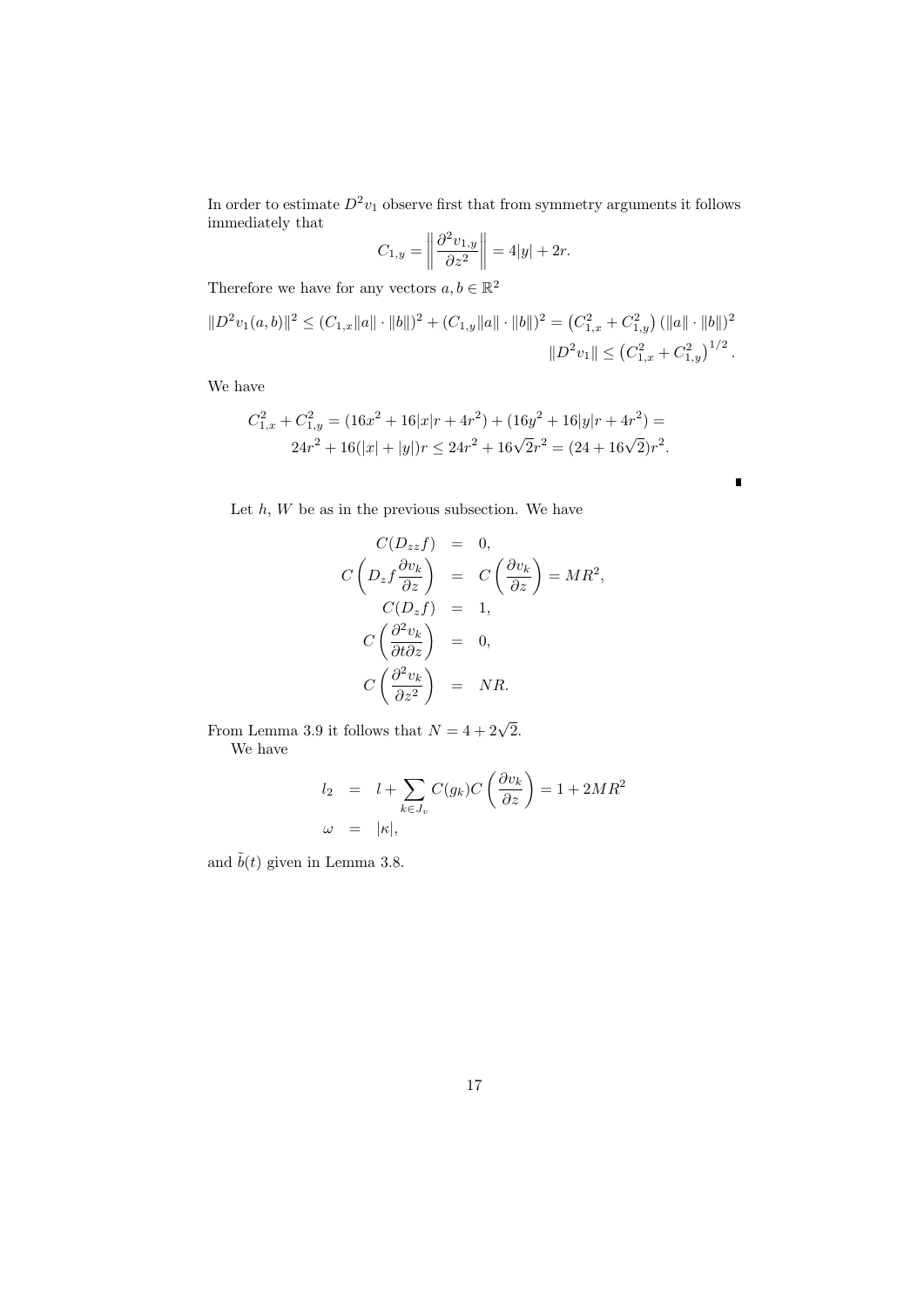From Lemma 2.2 we obtain (we set  $k = 1$  below)

$$
B(t) = 2B_1(t) = 2C(G_k) \left( C\left(\frac{\partial v_k}{\partial z}\right) (e^{lt} + e^{l_2 t}) \right) +
$$
  
\n
$$
2C(G_k) \frac{e^{l_2 t} - e^{lt}}{l_2 - l} \cdot \left( C\left(D_z f \frac{\partial v_k}{\partial z}\right) + C\left(\frac{\partial v_k}{\partial z}\right) \left(C(D_z f) + \sum_{i \in J_v} C(g_i) C\left(\frac{\partial v_i}{\partial z}\right)\right) \right) +
$$
  
\n
$$
+ \left( C\left(\frac{\partial^2 v_k}{\partial t \partial z}\right) + C\left(\frac{\partial^2 v_k}{\partial z^2}\right) \cdot \left(C(f) + \sum_{i \in J_v} C(g_i) C(v_i)\right) \right) = 2MR^2 \left(e^t + e^{(1+2MR^2)t}\right) +
$$
  
\n
$$
2\frac{e^{(1+2MR^2)t} - e^t}{2MR^2} \cdot \left(MR^2 + MR^2(1+2MR^2) + NR \cdot (R + 2R^3)\right) =
$$
  
\n
$$
2MR^2 e^t \left(1 + e^{2MR^2t}\right) + e^t (e^{2MR^2t} - 1) \left(2 + \frac{N}{M} + 2R^2 \left(M + \frac{N}{M}\right)\right)
$$

We proved the following

**Lemma 3.10.** *For*  $t \in [0, \frac{1}{4R^2}]$  *and*  $|z_0| \leq \frac{R}{\sqrt{2}}$ 2 *holds*

$$
\left\|\frac{\partial\varphi}{\partial z_0}(t_0, t, z_0) - \left[\begin{array}{cc} e^t & 0\\ 0 & e^{-t} \end{array}\right]\right\| \le \frac{1}{|\kappa|} 2MR^2 e^t \left(1 + e^{2MR^2t}\right) + \frac{e^t(e^{2MR^2t} - 1)}{|\kappa|} \left(2 + \frac{N}{M} + 2R^2\left(M + \frac{N}{M}\right)\right) =: \frac{\tilde{B}(t, R)}{|\kappa|}
$$

### **3.5 The estimates for the domain of hyperbolicity**

Let

$$
A = \left[ \begin{array}{cc} 1 & 0 \\ 0 & -1 \end{array} \right].
$$

For any  $h > 0$  map  $e^{Ah}$  is hyperbolic and represents the linearization of (1) at 0. Now we add to  $e^{Ah}$  the influence of oscillating terms from  $(1)$  and we would like to find possibly large  $R$ , such that in the ball of radius  $R$  the shift by  $h$ along trajectory of (1) is a hyperbolic map, in the sense discussed below.

### **3.5.1 Cone conditions**

Let us define two cone fields, for  $z \in \mathbb{R}^2$  we set  $Q^+(z) = \{z + (x, y) | |x| \ge |y|\}$ ,  $Q^{-}(z) = \{z + (x, y)||x| \le |y|\}.$ 

**Definition 3.11.** *Let*  $\{F_j\}_{j\in\mathbb{Z}}$  *be a family of maps,*  $F_j : \mathbb{R}^2 \supset domF_j \to \mathbb{R}^2$  *be a*  $C^1$ -map, such  $F_j(0) = 0$ . Let  $N \subset domF_j$  (for  $j \in \mathbb{Z}$ ) be a connected open *set, such that*  $0 \in N$ *. We will say that family of maps*  ${F_i}$  *is hyperbolic on N iff the following conditions hold:*

• *the cone field*  $Q^+$  *is forward invariant relatively to*  $N$ *, i.e. if*  $z_1, z_2 \in N$ *are such that*  $z_2 \in Q^+(z_1)$ *, then for all*  $j \in \mathbb{Z}$   $F_i(z_2) \in Q^+(F_i(z_1))$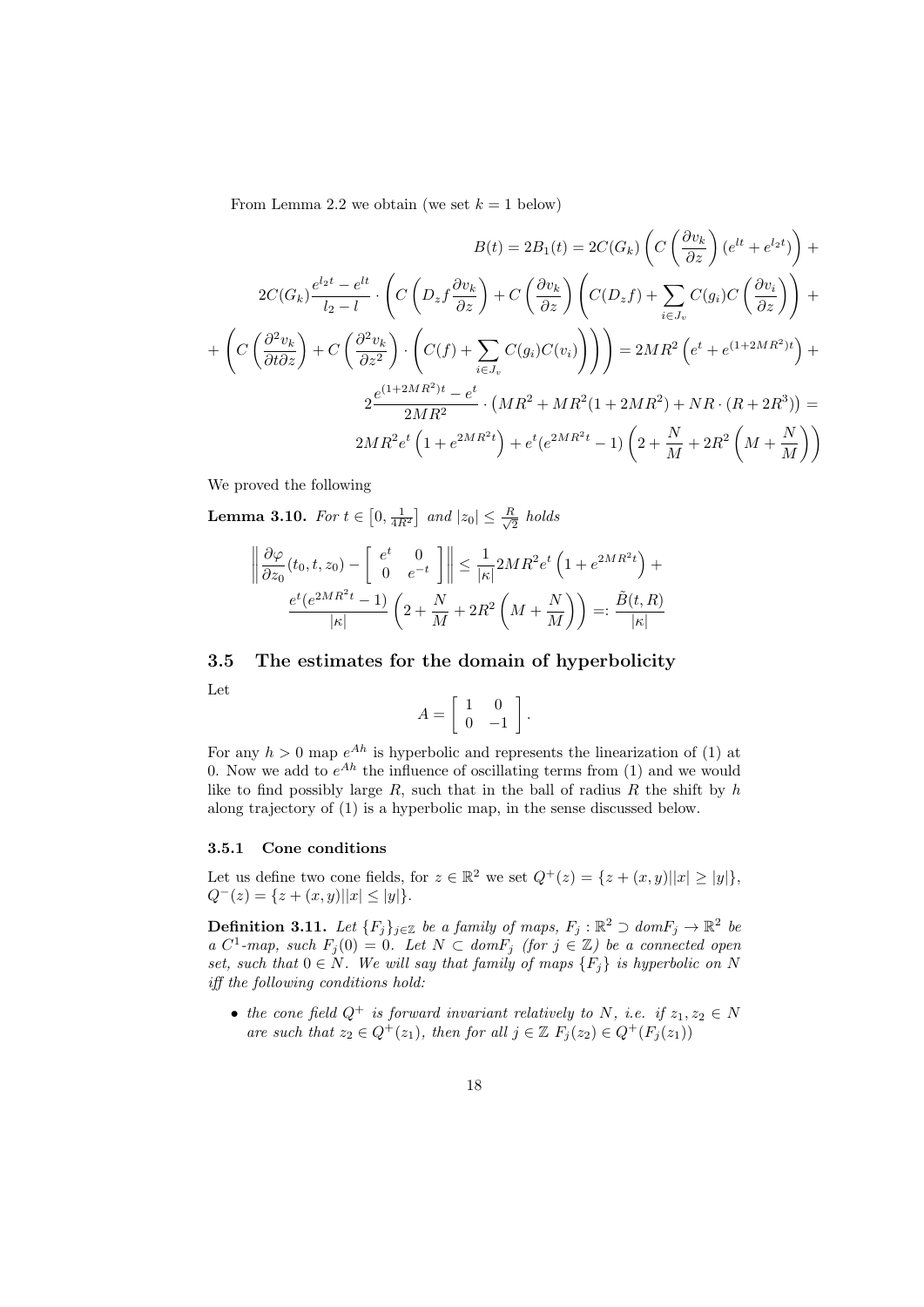• *there exist constants*  $0 \leq \mu < 1 < \xi$ *, such that* 

$$
- if z_1, z_2 \in N \text{ and } z_2 \in Q^-(z_1), \text{ then for all } j \in \mathbb{Z}
$$

$$
|\pi_y(F_j(z_1) - F_j(z_2))| \le \mu |\pi_y(z_1 - z_2)|,
$$

$$
- if z_1, z_2 \in N \text{ and } z_2 \in Q^+(z_1), \text{ then for all } j \in \mathbb{Z}
$$

$$
(54)
$$

$$
|\pi_x(F_j(z_1) - F(z_2))| \ge \xi |\pi_x(z_1 - z_2)|. \tag{55}
$$

We have the following simple theorem, which is an adaptation of results from [CaZ], where normally hyperbolic invariant manifolds are discussed, (see also [ZCC])

**Theorem 3.12.** *Assume that family of maps*  ${F_i}$  *is a hyperbolic on a convex set N in the sense of Definition 3.11 and assume that for all*  $j \in \mathbb{Z}$   $F_j^{-1}(0) =$ *{*0*}. Then*

• if 
$$
z \in N \setminus \{0\}
$$
,  $l \in \mathbb{Z}$  and  $z \in Q^+(0)$ , then there exists  $n \ge 1$ , such that  
\n
$$
F_{k+l} \circ F_{k-1+l} \circ \cdots \circ F_l(z) \in Q^+(0) \cap N, \text{ for } k = 1, ..., n-1,
$$
\n
$$
F_{n+l} \circ F_{n-1+l} \circ \cdots \circ F_l(z) \notin N.
$$

- *• if z ∈ N \ {*0*}, l ∈* Z*, and z ∈ Q−*(0)*, then one of the two following conditions is satisfied*
	- **–** *there exists n ≥* 1 *such that*

*F*<sub>*k*+*l*</sub>  $\circ$  *F*<sub>*k*−1+*l*</sub>  $\circ \cdots \circ F_l(z)$  ∈  $N \cap Q$ <sup>−</sup>(0)*, for*  $k = 1, ..., n - 1$  $F_{n+l} \circ F_{n-1+l} \circ \cdots \circ F_l(z) \in Q^+(0).$ 

$$
F_{k+l} \circ F_{k-1+l} \circ \cdots \circ F_l(z) \in N \cap Q^-(0), \quad \forall k \in \mathbb{N}
$$
  

$$
\lim_{k \to \infty} F_{k+l} \circ F_{k-1+l} \circ \cdots \circ F_l(z) = 0
$$

*In particular, if N is bounded, then for every point*  $z \neq 0$  *every maximal orbit of {Fj} through z leaves N either forward or backward in time.*

Below we give the criterion for the hyperbolicity of family  ${F_j}_{j \in \mathbb{Z}}$ .

**Lemma 3.13.** *Let for*  $j \in \mathbb{Z}$   $F_j$  :  $\mathbb{R}^2$  ⊃  $domF_j$  →  $\mathbb{R}^2$  *be a*  $C^1$ -map, such  $F_j(0) = 0$ *. Let*  $N \subset domF_j$  *for all*  $j \in \mathbb{Z}$  *and*  $N$  *be a convex bounded open set, such that*  $0 \in N$ *.* 

*Let us set*

**–**

$$
\xi = \inf_{j \in \mathbb{Z}} \left( \inf_{z \in N} \left| \frac{\partial F_x}{\partial x}(z) \right| - \sup_{z \in N} \left| \frac{\partial F_x}{\partial y} \right| \right), \tag{56}
$$

$$
\mu = \sup_{j \in \mathbb{Z}} \left( \sup_{z \in N} \left| \frac{\partial F_y}{\partial y}(z) \right| + \sup_{z \in N} \left| \frac{\partial F_y}{\partial x} \right| \right).
$$
 (57)

*If*  $\xi > 1 > \mu$ , then  ${F_i}_{i \in \mathbb{Z}}$  *is hyperbolic on N.*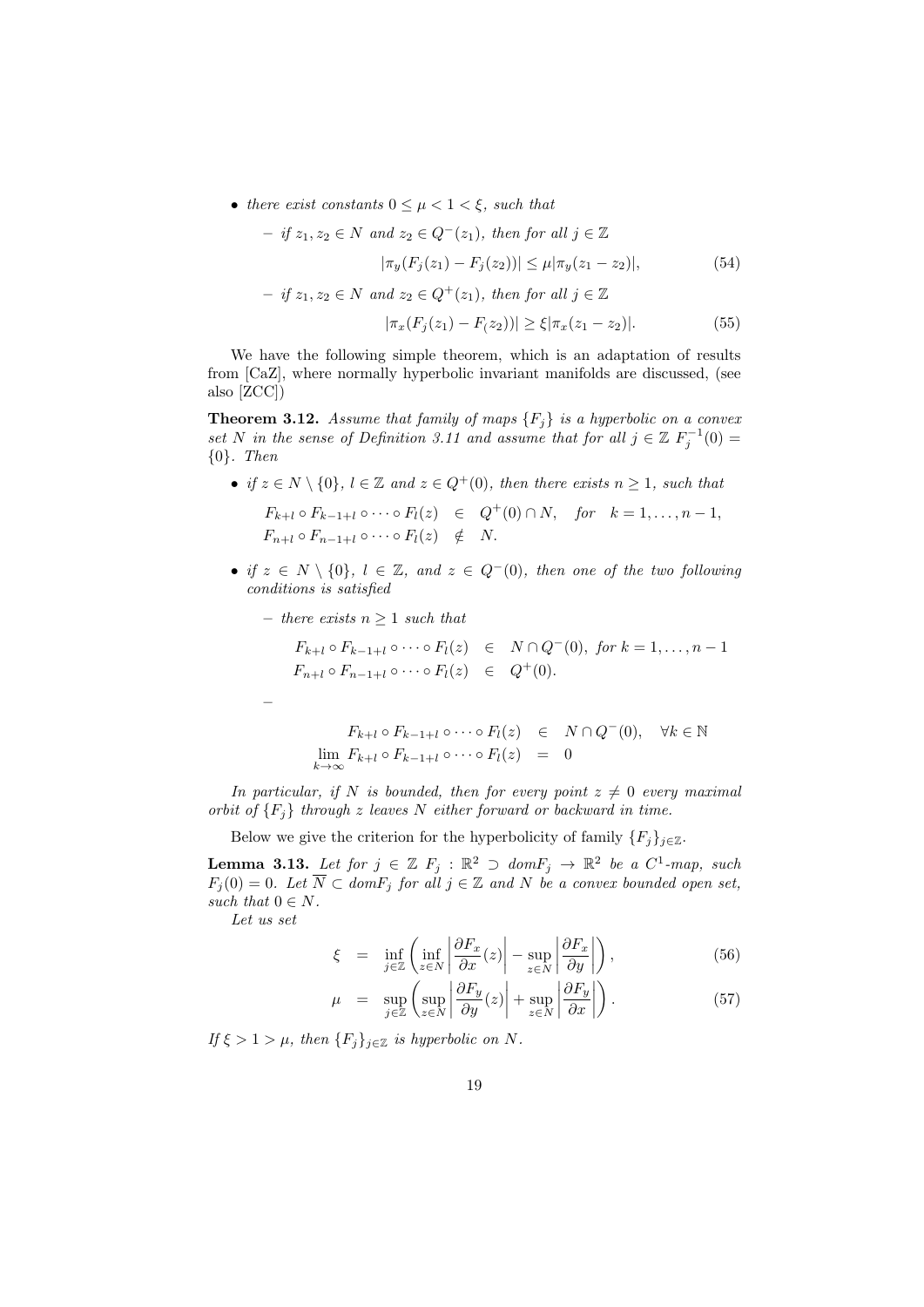**Proof:** We will present the proof for  $F_j = F$ . The generalization to a family of maps is trivial.

Let  $z_1 = (x_1, y_1)$  and  $z_0 = (x_0, y_0)$ . Then we have

$$
F_x(z_1) - F_x(z_0) = \int_0^1 \frac{\partial F_x}{\partial x}(z_0 + t(z_1 - z_0))dt \cdot (x_1 - x_0) + \int_0^1 \frac{\partial F_x}{\partial y}(z_0 + t(z_1 - z_0))dt \cdot (y_1 - y_0), \tag{58}
$$

$$
F_y(z_1) - F_y(z_0) = \int_0^1 \frac{\partial F_y}{\partial x} (z_0 + t(z_1 - z_0)) dt \cdot (x_1 - x_0) + \int_0^1 \frac{\partial F_y}{\partial y} (z_0 + t(z_1 - z_0)) dt \cdot (y_1 - y_0).
$$
 (59)

From conditions (58), (59) and the convexity of *N* it follows that

$$
|F_x(z_1) - F_x(z_0)| \ge \inf_{z \in N} \left| \frac{\partial F_x}{\partial x}(z) \right| \cdot |x_1 - x_0| - \sup_{z \in N} \left| \frac{\partial F_x}{\partial y}(z) \right| \cdot |y_1 - y_0(60)
$$
  

$$
|F_y(z_1) - F_y(z_0)| \le \sup_{z \in N} \left| \frac{\partial F_y}{\partial x}(z) \right| \cdot |x_1 - x_0| + \sup_{z \in N} \left| \frac{\partial F_y}{\partial y}(z) \right| \cdot |y_1 - y_0(61)
$$

Therefore for  $z_1 \in Q^+(z_0)$  (recall that  $|x_1 - x_0| \ge |y_1 - y_0|$ ) we obtain

$$
|F_x(z_1) - F_x(z_0)| \ge \xi |x_1 - x_0|
$$
  
\n
$$
|F_y(z_1) - F_y(z_0)| \le \mu |x_1 - x_0|.
$$

We see that in this case

$$
|F_x(z_1) - F_x(z_0)| \ge \xi |x_1 - x_0| \ge \mu |x_1 - x_0| \ge |F_y(z_1) - F_y(z_0)|. \tag{62}
$$

Hence  $F(z_1) \in Q^+(F(z_0))$ . This establishes the forward cone invariance of the cone field  $Q^+$  and expansion condition (55) in positive cone.

It remains to show (54) for  $z_1 \in Q^-(z_0)$ . From (61) it follows that

$$
|F_y(z_1) - F_y(z_0)| \le \mu |y_1 - y_0|.
$$

 $\blacksquare$ 

### **3.5.2 Estimation of cone conditions for (1)**

Let us fix any  $t_0 \in \mathbb{R}$ . We will show that the family of maps  $\{z \mapsto \varphi(t_0 + z_0)\}$  $jh, h, z)$ <sup>*j*</sup> ${}_{j \in \mathbb{Z}}$  is hyperbolic on some ball *B*(*R*).

Let us set

$$
\Delta(t_0, h, z) = \frac{\partial \varphi}{\partial z}(t_0, h, z) - e^{Ah}
$$
\n(63)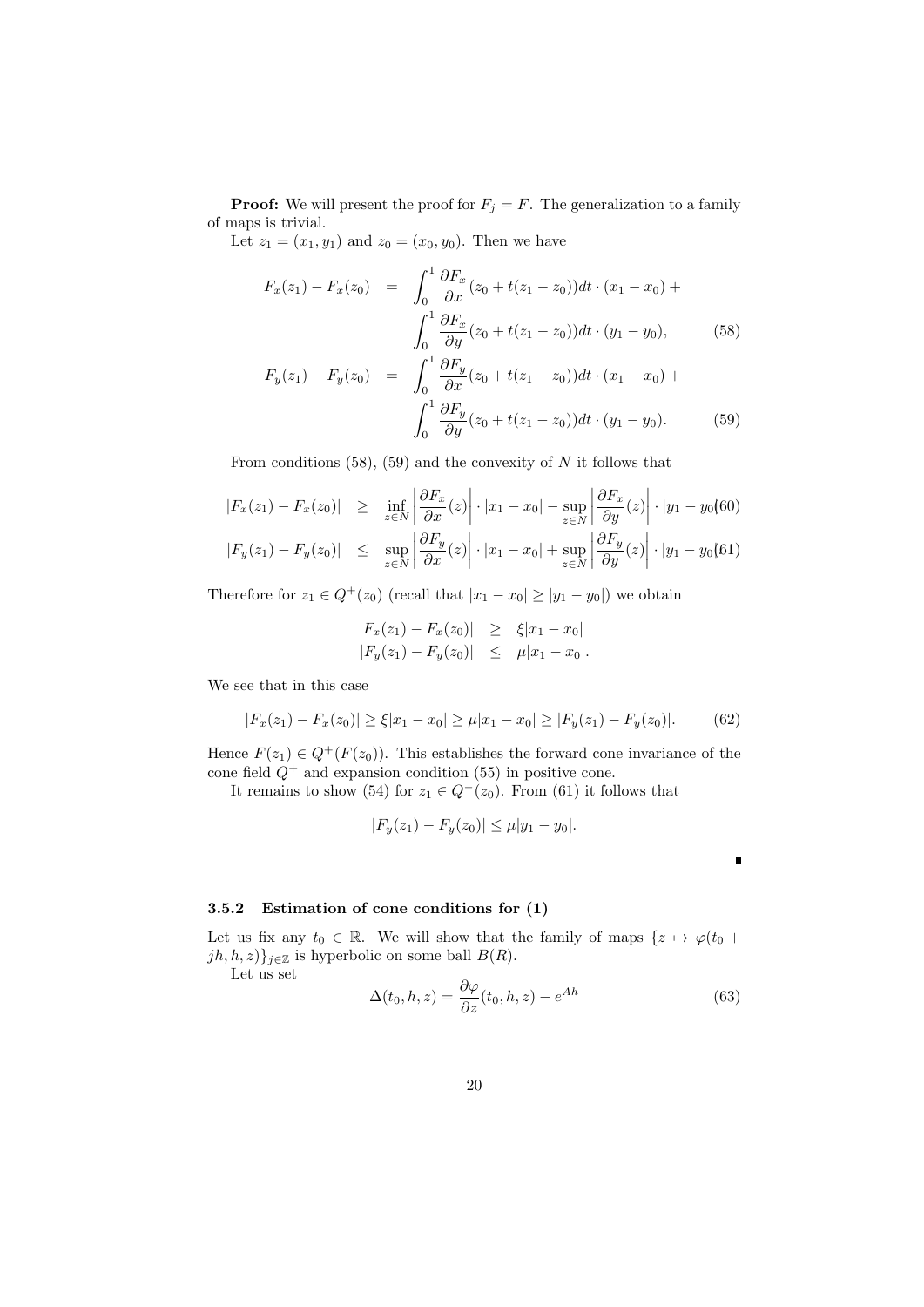Observe that from Lemma 3.10 we have the following bounds, which do not depend on  $t_0$ , on  $\|\Delta(t_0, h, z)\|$  for  $|z| \leq \frac{R}{\sqrt{2}}$  $\frac{\lambda}{2}$  and  $h \in \left(0, \frac{1}{4R^2}\right]$ 

$$
\|\Delta(t_0, h, z)\| \le \frac{\tilde{B}(h, R)}{|\kappa|}.\tag{64}
$$

Let us now compute  $\xi$  and  $\mu$  from Lemma 3.13. We have

$$
\xi \ge e^h - \frac{2\tilde{B}(h, R)}{|\kappa|},
$$
  

$$
\mu \le e^{-h} + \frac{2\tilde{B}(h, R)}{|\kappa|}.
$$

Therefore for the hyperbolicity we need to satisfy the following conditions

$$
\frac{2\tilde{B}(h,R)}{|k|} < e^h - 1\tag{65}
$$

$$
\frac{2\tilde{B}(h,R)}{|\kappa|} < 1 - e^{-h}.\tag{66}
$$

Since for  $h > 0$  holds

 $e^{h} - 1 > 1 - e^{-h}$ 

hence we are left with the following condition

$$
\frac{2\tilde{B}(h,R)}{|\kappa|} < 1 - e^{-h},\tag{67}
$$

hence

$$
|\kappa| > \frac{2\tilde{B}(h,R)}{1 - e^{-h}}.\tag{68}
$$

In Table 1 we list several values of  $\kappa$  depending on  $R_0 = \frac{R}{\sqrt{\kappa}}$  $\overline{2}$ 

| $R_0$ | к.                   |  |
|-------|----------------------|--|
|       | 3655                 |  |
| 10    | $2.24 \cdot 10^7$    |  |
| 100   | $2.23 \cdot 10^{11}$ |  |

Table 1: The values of  $\kappa$ , such that in  $B(0, R_0)$  the behavior of (1) is hyperbolic. *κ* is computed from (68) with  $R = \sqrt{2R_0}$  from Lemma 3.10. We used  $M = 3$ ,  $N = 4 + 2\sqrt{2}$ ,  $h = \frac{1}{4R^2}$ .

Therefore we have proved the following result.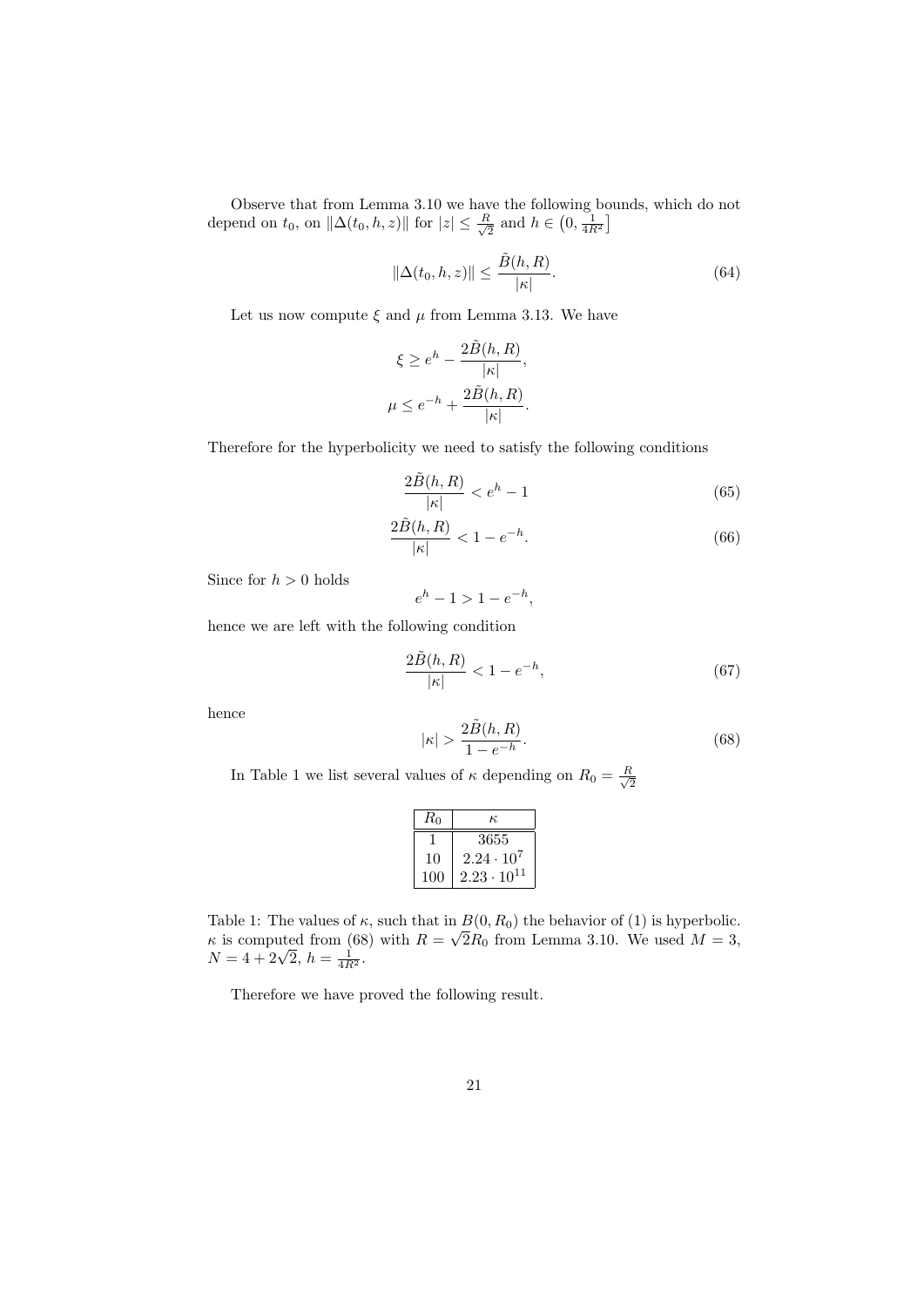**Theorem 3.14.** For any  $R > 0$  let  $R_0 = \frac{R}{\sqrt{2}}$  $\frac{R}{2}$ ,  $h = \frac{1}{4R_0^2}$  and assume that

$$
|\kappa| > \frac{2\tilde{B}(h,R)}{1 - e^{-h}}.\tag{69}
$$

*Then for any t*<sub>0</sub> *the family of maps*  $\{z \mapsto \varphi(t_0 + jh, h, z)\}_{i \in \mathbb{Z}}$ *, is hyperbolic on*  $B(0, R_0)$ .

Let us estimate now the growth of  $\kappa$ , such that we have the hyperbolic behavior on  $B(0, R_0)$ . It is easy to see that for  $h = \frac{1}{8R_0^2}$ 

$$
\tilde{B}(h(R_0), R_0\sqrt{2}) = O(R_0^2)
$$
\n
$$
|\kappa| \ge O(R_0^2)/(1 - e^{-h}) = \frac{O(R_0^2)}{\frac{1}{8R_0^2}} = O(R_0^4)
$$

**Corrolary 3.15.** *There exists*  $K > 0$ *, such that if*  $z(t)$  *is bounded orbit for* (1), *then either*  $z(t) \equiv 0$  *or there exists*  $t_1$ *, such that*  $|z(t_1)| \geq K \kappa^{1/4}$ .

### **3.6 Bounds on the nontrivial bounded solutions**

In the investigations of (1) in [SW, WZ, OW] the chaotic behavior was obtained by the constructions of suitably matched isolating segments, called  $(U, U^-)$  and  $(W, W^-)$  in [SW, WZ], which satisfy  $U \subset W$ . Segment  $W$  exists for any  $\kappa \neq 0$ and its existence implies the existence of nonzero periodic orbit in it. The shape of *W* in the extended phasespace is given by a square [*−R, R*] 2 rotating with angular velocity  $\kappa/2$  (see Section 5 in [WZ]), where *R* satisfies the following inequality [WZ, Lem. 13]

$$
R^2(R^2 - 1) > (1/2 + \kappa/4)^2.
$$

Therefore  $2\pi/\kappa$  periodic orbit related to this isolating segment exists for  $R =$  $O(\kappa^{1/2})$ . This is in fact the bound for any bounded orbit in this segment.

Combining this with Cor. 3.15 we obtain these periodic have to satisfy

$$
\forall t \ |z(t)| \le O(\kappa^{1/2})
$$
  

$$
\exists t_1 \ |z(t_1)| \ge O(\kappa^{1/4}).
$$

Observe that from Theorem 3.5 we obtain also that all orbits such that  $|z(t_0)| > O(\kappa^{1/2})$  escape to infinity forward or backward in time. Therefore there is not point in taking substantially larger *R* for the isolating block.

From the above observations it follows that any bounded nonzero orbit of (1) has to satisfy the following conditions

$$
\exists \{t_n\}_{n\in \mathbb{Z}}, \lim_{n\to -\infty} t_n = -\infty, \lim_{n\to \infty} t_n = \infty \,\forall n \quad |z(t_n)| \ge O(\kappa^{1/2}).
$$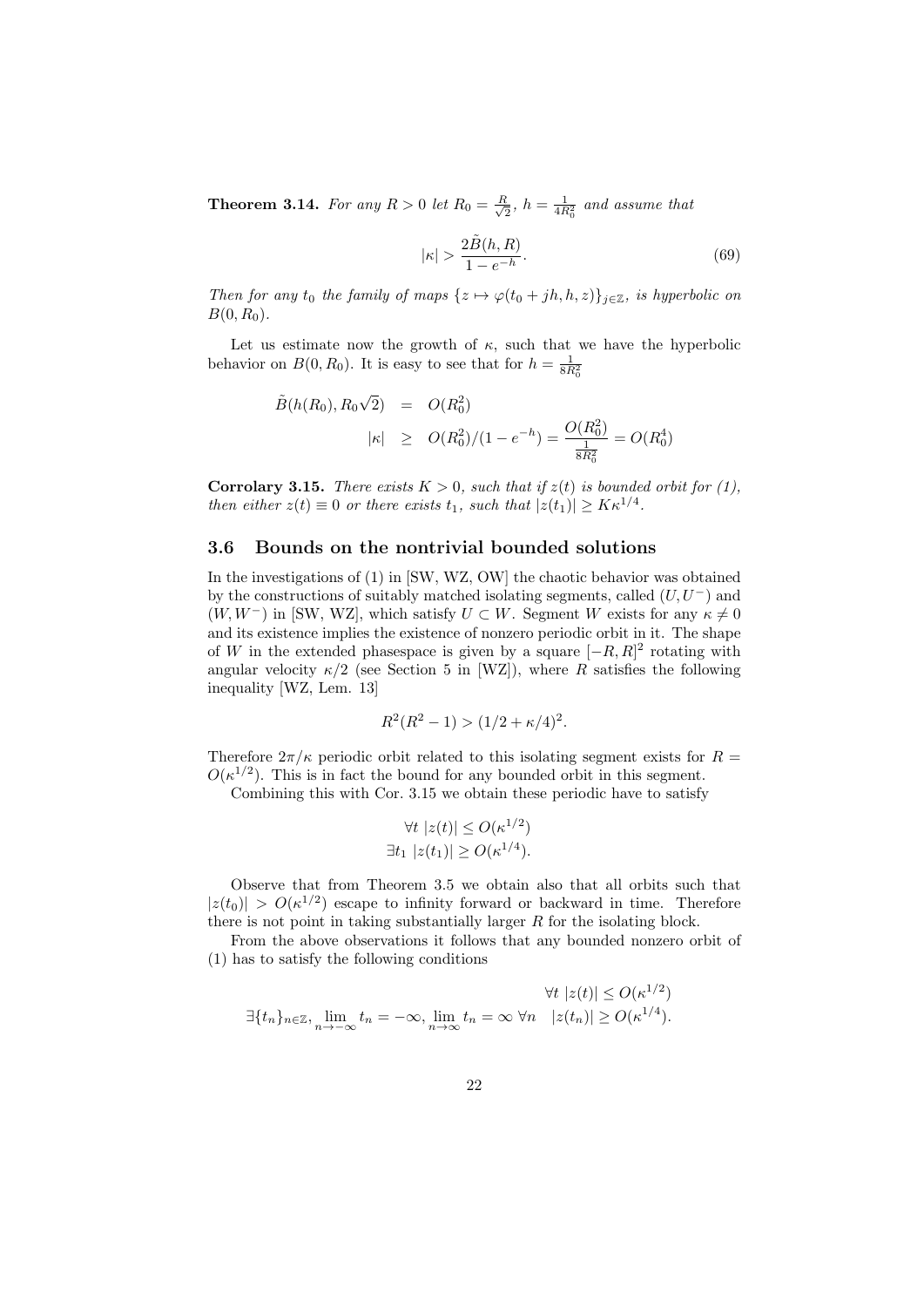# **References**

- [AKN97] V. Arnold, V. Kozlov, and A. Neishtadt. *Mathematical Aspects of Classical and Celestial Mechanics.* Springer Verlag, Berlin, 1997.
- [BM] N.N. Bogolyubov and Y. A. Mitropol'skii, *Asymptotic Methods in the Theory of Nonlinear Oscillations*, 2nd ed Gordon & Breach: New York, 1961
- [BZ] N.N. Bogolyubov and D. N. Zubarev, *An Asymptotic Approximation Method for a System with Rotating Phases and its Application to the Motion of a Charged Particle in a Magnetic Field* Ukrain. Math. Zh. 7 (1955)
- [BL] A. Buica and J. Llibre, Averaging methods for finding periodic orbits via Brouwer degree, *Bull. Sci. math.* 128 (2004) 7–22
- [CaZ] M.J. Capiński and P. Zgliczyński, Geometric proof for normally hyperbolic invariant manifolds, *J. Diff. Eq.*, 259(2015) 6215–6286
- [CMTZ] J. Cyranka, P. B. Mucha, E. S. Titi, and P Zgliczyński, *Stabilizing the Long-time Behavior of the Navier-Stokes Equations and Damped Euler Systems by Fast Oscillating Forces*, preprint arXiv:1601.04612 (2016)
- [CyZ] J. Cyranka and P. Zgliczyński, *Stabilizing effect of large average initial velocity in forced dissipative PDEs invariant with respect to Galilean transformations*, preprint, arXiv:1407.1712 (2014)
- [GH] J. Guckenheimer and P. Holmes. Nonlinear Oscillations, Dynamical Systems and Bifurcations of Vector Fields. Springer, New York, 1983.
- [HNW] E. Hairer, S.P. Nørsett and G. Wanner, *Solving Ordinary Differential Equations I, Nonstiff Problems*, Springer-Verlag, Berlin Heidelberg 1987.
- [Hale] J.K. Hale, Ordinary Differential Equations, Wiley, New York, 1969
- [He] D. Henry, *Geometric Theory of Semilinear Parabolic Equations*, in: Lecture Notes in Mathematics, vol. 840, Springer 1981
- [HPS] M.W. Hirsch, C.C. Pugh and M. Shub, *Invariant manifolds*, Lecture Notes in Mathematics vol. 583, 1977
- [I] A. Iserles, *Three stories of high oscillation.*, Eur. Math. Soc. Newsl. No. 87 (2013),
- [JS] A. Jorba, C. Simo, *Effective Stability for Periodically Pertubed Hamiltonian Systems*, in 'Hamiltonian Mechanics NATO ASI Series. Integrability and Chaotic Behavior' Volume 331, 1994, 245–252
- [KZ] T. Kapela and P. Zgliczyński, *A Lohner-type algorithm for control systems and ordinary differential inclusions*, Discrete Cont. Dyn. Sys. B, vol. 11(2009), 365-385.